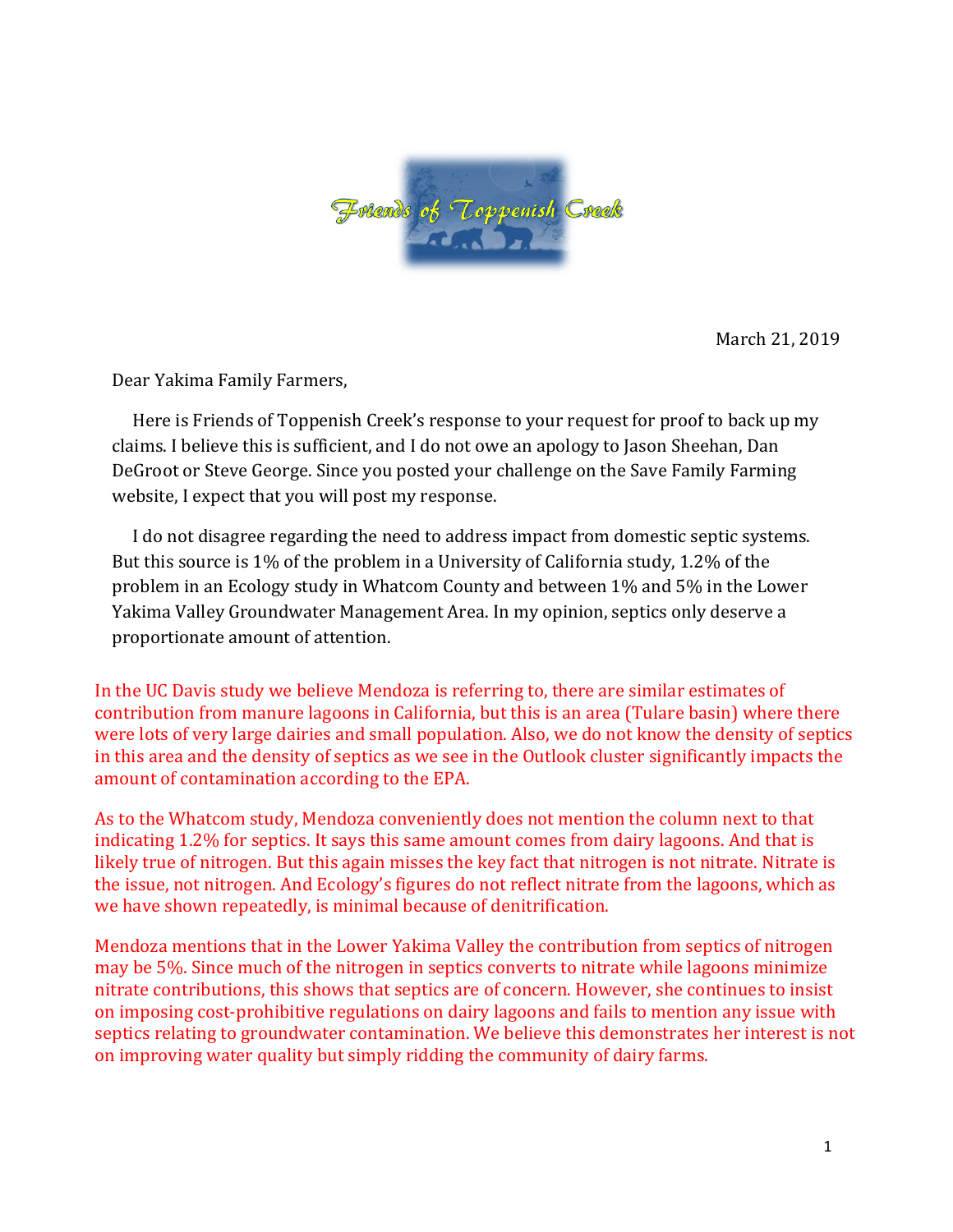This response required a great deal of my time – way more than I wanted to spend. But I took the time out of respect for the people from agriculture. With this in mind, I hope you will reciprocate when I ask you to address other small but significant sources of nitrate pollution in the Yakima Valley.

Sincerely,

*Jean Mendoza*

Throughout her critique of our facts, Ms. Mendoza misses the essential point: nitrogen and nitrate are not the same. Nitrogen is one of the most common elements in the universe, making up 78% of earth's atmosphere. It is a necessary element of all living things and constitutes  $3\%$ of a human's weight. It is not a contaminant, except in water when it takes the form of nitrate. Nitrogen in various forms, including ammonia, can convert to nitrate if and only if it is exposed to oxygen and microbes. This is what happens when a farmer applies nitrogen from commercial or organic fertilizer (manure) to a crop field. The air, water and microbes convert some of the nitrogen to nitrate which is the form of nitrogen that plants need to grow. It is also what happens in a septic system. The effluent flows from the tank into the drain field which by design contains air, water and microbes. A drain field that does not have these qualities doesn't "perc" and therefore fails in this conversion.

We understand that it is easy to miss this key fact about the essential difference between nitrogen and nitrate. But Ms. Mendoza continues to equate the nitrogen in the manure and the small amount that leaks as if it is nitrate, which it most definitely is not. That is the crucial difference between the 8.3 pounds of nitrate-nitrogen coming from a one acre manure lagoon per year and the 6.72 pounds per person from a septic system.

As we definitively show, our information provided earlier that just five residential septic systems deliver ten times more nitrate to groundwater than a one acre manure lagoon is not only true, it is likely very conservative. While Ms. Mendoza continues to challenge this, calling it "lies" and "stupidity," we ask her to work at better understanding the science if she is going to continue to criticize dairy farms, or risk losing her credibility. We also challenge her to explain why, given these facts and her activism for clean water, why she is not more serious about addressing the issues related to residential septics, particularly in high density areas such as Outlook.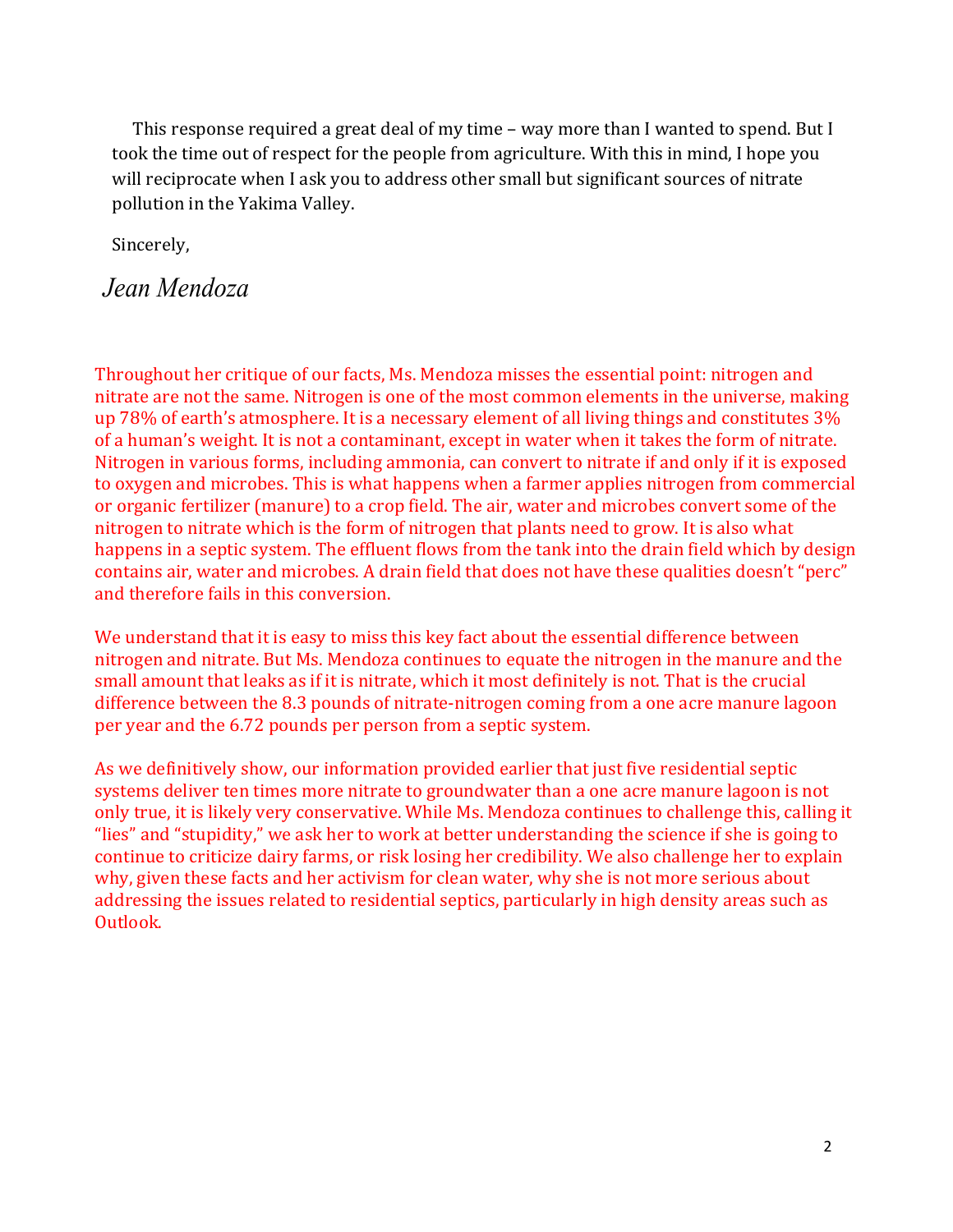## Reply to Save Family Farming

1. The SFF vimeo, designed to reach the 98% who do not own or work on a farm, states:

*. . . just five septics systems used by just 12.5 people produce 84 pounds of nitrogen*  versus a one acre manure lagoon producing just 8.3 pounds.

And

Put another way 12.5 people contribute as much as 10 times as a one acre manure *lagoon.*

This is not true. SFF data says that leaching from five domestic septics systems used by 12.5 people produces about 140 pounds of nitrogen per year (11.2 lbs per person x 12.5 people) and most is available for transport to groundwater. Based on a WSDA literature review and analysis of Yakima Valley data (LYV GWMA at

http://www.yakimacounty.us/DocumentCenter/View/17514/June-2018-Final-Nitrogen-Availability-Assessment- ) a one-acre manure lagoon with an average depth of 10 ft leaches about 2,284 pounds of nitrogen per year that is available for transport to groundwater. The total amount of nitrogen produced by the manure lagoon is in the millions of pounds – most of this nitrogen ends up on cropland; about 35% is volatilized and ends up in the atmosphere.

2. Some elements of acceptable research reporting are missing from this SFF post:

- $\bullet$  There is no literature review
- Only literature that supports the SFF position has been cited. Contradictory research was not cited
- The citations are not done in a way that allows the reader to find the supporting documents.
- Some experts are not named. For example SFF says on page 6/23 that The actual comparison between OSS and manure lagoons we used in our video that Ms. Mendoza found incorrect, or that she felt constituted "lies," came from *government technical experts. This evaluation was confirmed by a leading* agricultural scientist at Washington State University. The following was included in public presentations made by one expert.

The names of the experts should be provided, along with the dates of their statements, and titles of publications/presentations.

Mendoza wants to suggest that her info is substantiated scientifically and the information we presented is not. We stand by the careful and thorough science explanation provided in the document she is disputing.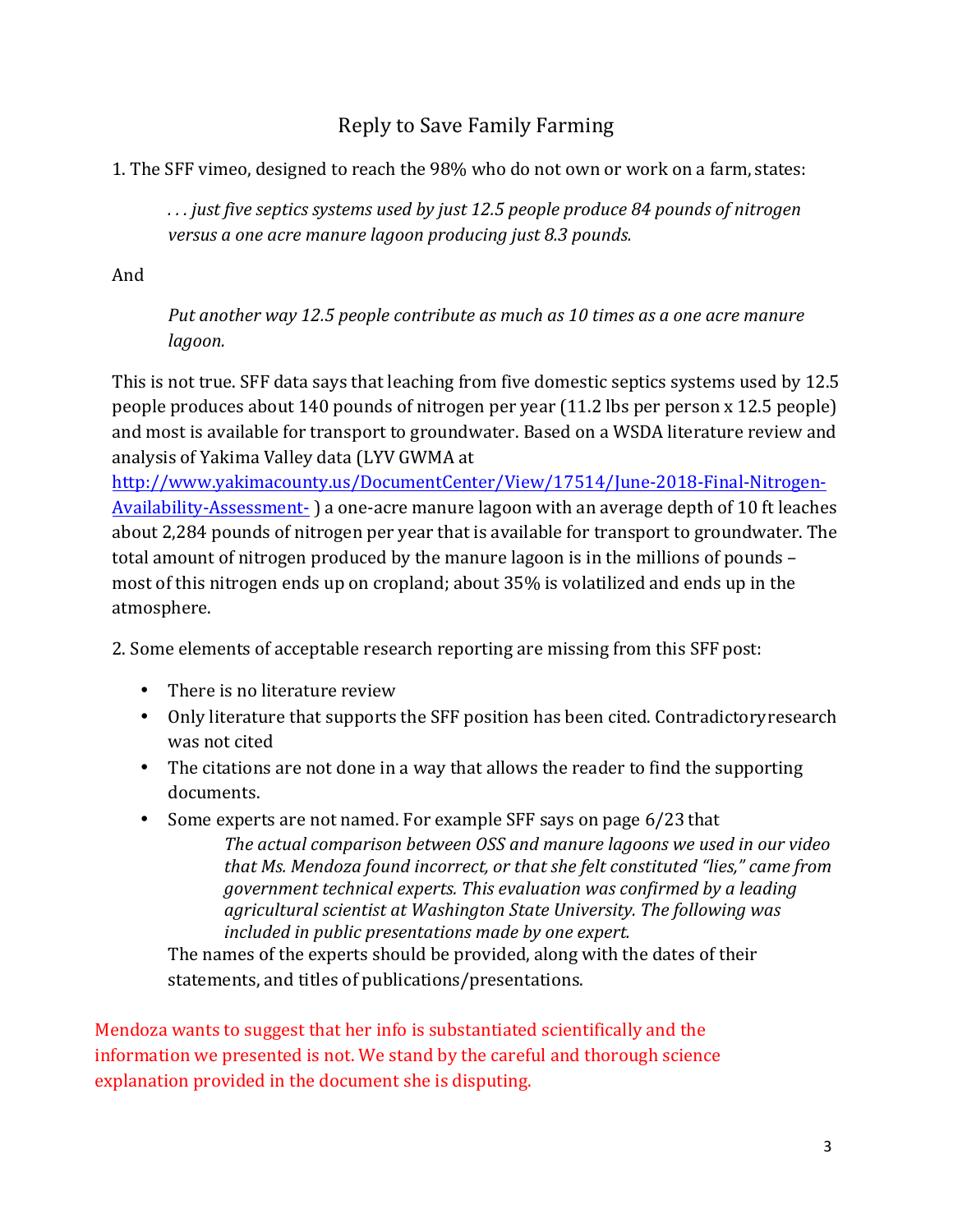• There is no reference list

3. The SFF document makes a comparison between Septic Systems and Manure Lagoons. The two are really not comparable. One is a system and the other is a component of a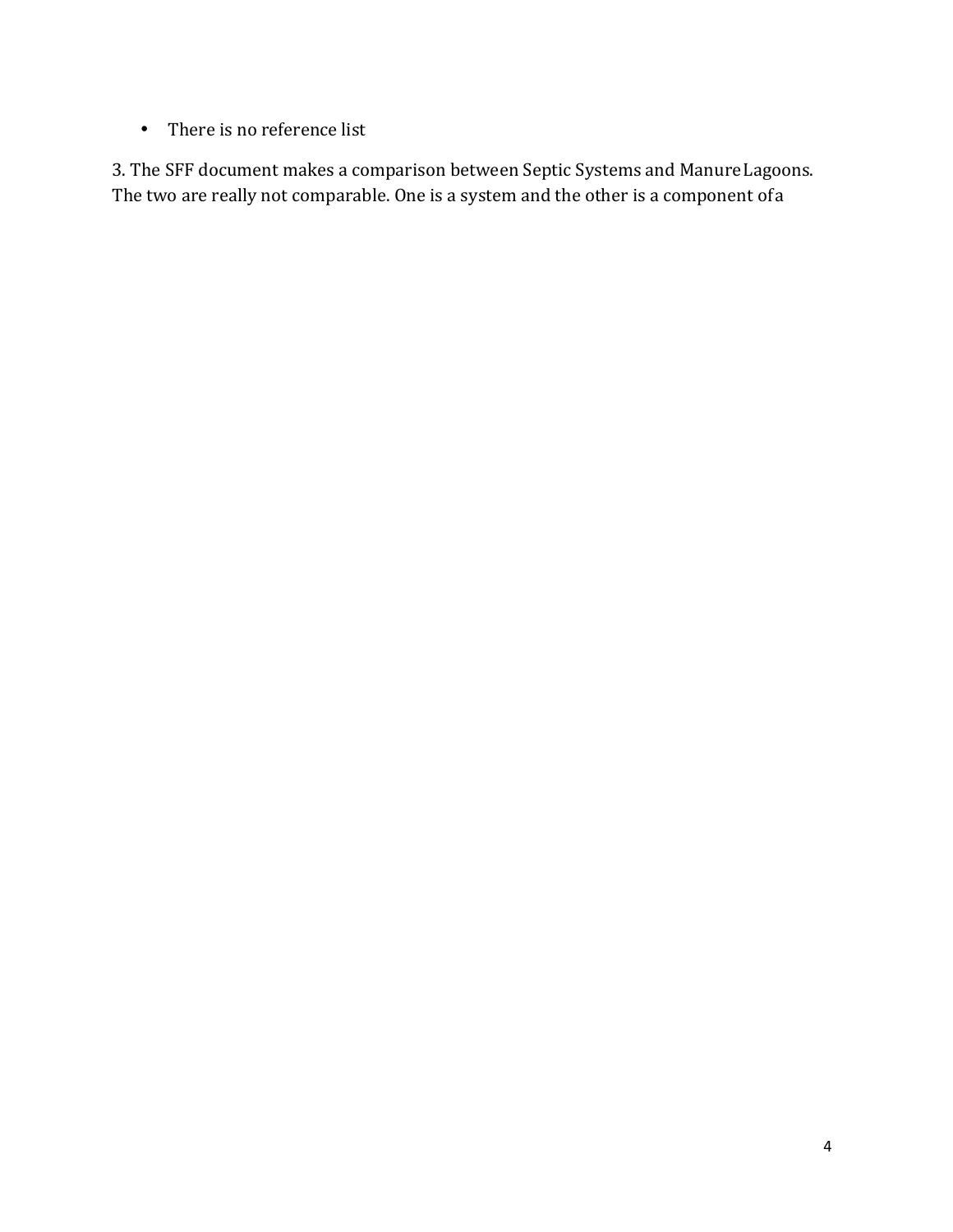system. A more accurate assessment would be either to compare leakage from Septic Tanks versus Manure Lagoons or the more holistic approach, to compare the leakage from Septic Systems (septic tanks + drain fields) versus Manure Management Systems (pens and  $corrals +$  settling ponds  $+$  manure lagoons  $+$  application fields).

The depiction below shows what happens in a manure management system and a septic system when they are in the same general area, with the similar soils

Hypothetical Map



This "hypothetical map" may show what Mendoza believes to be the facts about manure systems, but it is very far from representing the truth. She wants to compare manure lagoons and septic tanks. We refer to our detailed explanation that shows that material from the septic system is designed to distribute the contents (minus solids) to the ground. To do so and keep from rising to the surface and puddling up, the ground has to "perc" which means it has to be pervious to allow for air or oxygen to penetrate. Nitrogen converts to nitrate in the presence of oxygen, water and microbes -- exactly the condition required for a septic system. The clay liner, combined with manure solids in the lagoon, prevents almost all material containing nitrogen from leaching. While the septic system including drainfield is purpose built to distribute nitrogen and its converted form nitrate, the lagoon is the opposite, it is intended to hold it. The small amount of nitrogen that does leak does not convert to nitrate because of the lack of oxygen in the liner and the soil beneath, as well as the denitrification qualities of the liner itself.

| <b>Manure Management - One Acre Lagoon</b> | Five Septic Systems with one acre drain |
|--------------------------------------------|-----------------------------------------|
| that averages 10 ft of liquid              | fields for homes with 2.5 people each   |
|                                            |                                         |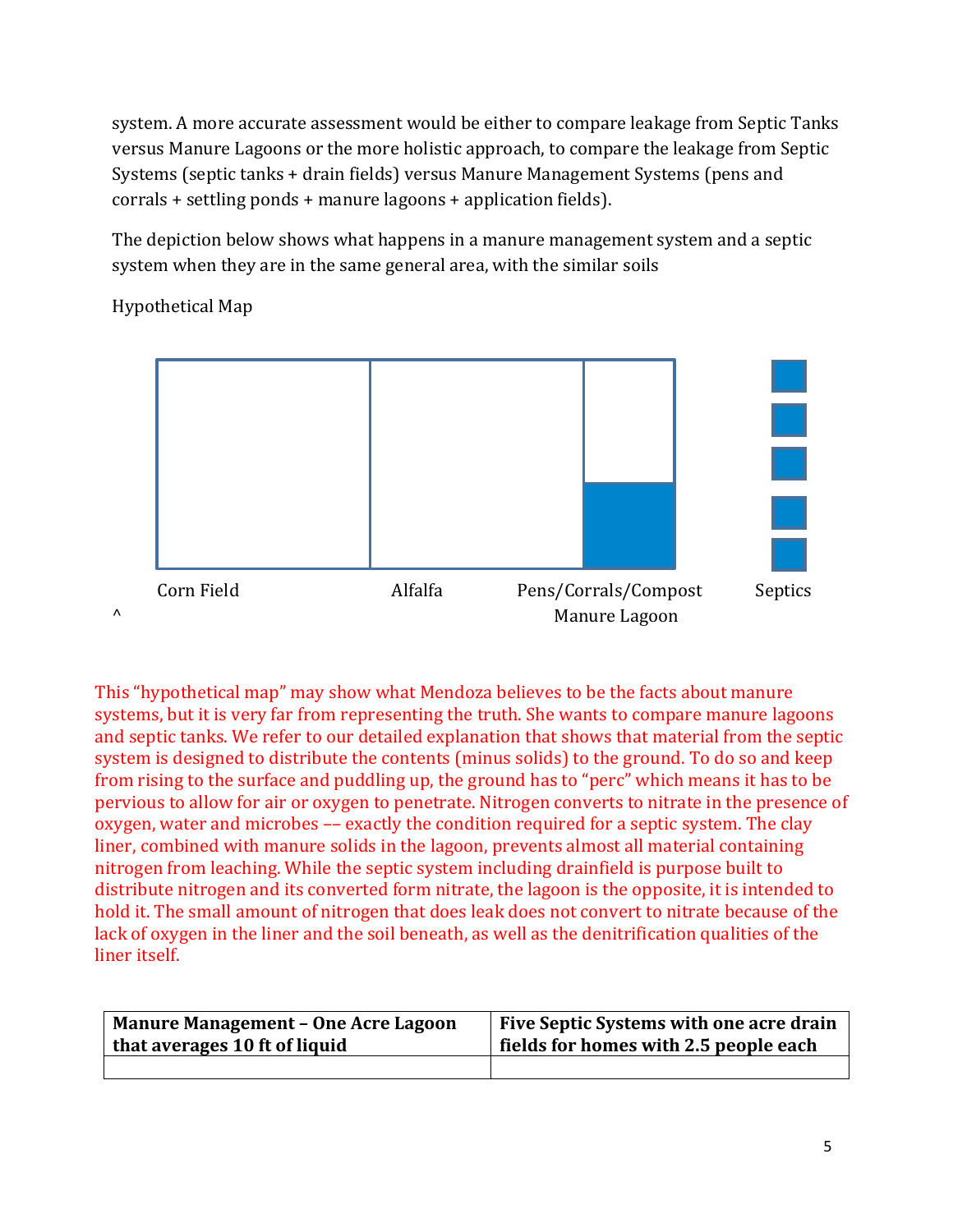| Cows poop & pee in the open lots. Urine goes         | People poop & pee into toilets. This waste        |  |  |
|------------------------------------------------------|---------------------------------------------------|--|--|
| into the ground; manure is stacked and later         | plush water and chemicals from laundry,           |  |  |
| hauled to compost yards or cropland. Manure          | showers, and dishwashing is piped to              |  |  |
| and runoff is also piped to lagoons. The             | septic tanks. For every 1,000 lbs of human        |  |  |
| average lactating cows produces .90 to 1.11          | weight people produce .2 lbs of nitrogen          |  |  |
| lbs of nitrogen per day (NRCS Agricultural           | per day (NRCS Agricultural Waste                  |  |  |
| Waste Management Field Handbook, Ch. 4,              | Management Field Handbook, Ch. 4, page            |  |  |
| page 4-13)                                           | $4 - 26$                                          |  |  |
|                                                      |                                                   |  |  |
|                                                      |                                                   |  |  |
| Influent is mostly organic nitrogen, ammonia         | Influent is mostly organic nitrogen plus          |  |  |
| & ammonium plus wash water and runoff.               | household chemicals. Average nitrogen             |  |  |
| Average nitrogen concentration in lagoons is         | concentration = $75 \text{ mg/L}$ with a range of |  |  |
| $800 \text{ mg/L}$ with a range of 500 to 3,000 mg/L | 40 mg/L to $100$ mg/L.                            |  |  |
|                                                      |                                                   |  |  |
| Lagoons are mostly anaerobic so there is little      | Septics are mostly anaerobic so there is          |  |  |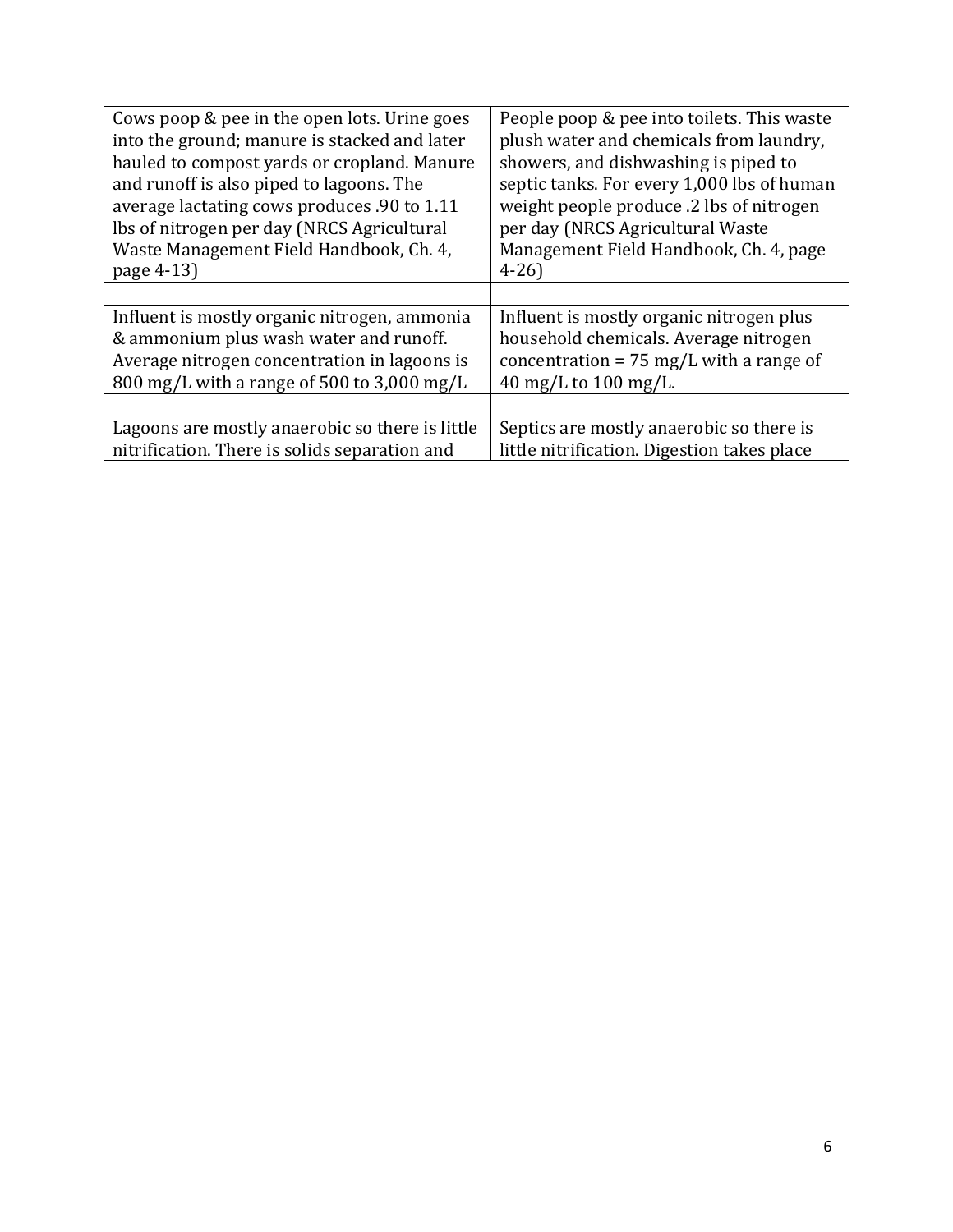| some digestion. At least annually lagoons are<br>emptied.                                                                                                                                                                                                                                                                                                                                                                                                                                                                                                                                  | and ammonia is produced. Periodically,<br>every 3 - 10 years, solids are removed.<br>She is referring to the septic tank only,<br>ignoring the fact that the nitrate issue<br>arises through the drainfield, an<br>essential component of the system. It is<br>deceptive to compare septic tanks to<br>manure lagoons because the septic<br>system including drainfield is the issue<br>related to nitrates.                                                                                      |
|--------------------------------------------------------------------------------------------------------------------------------------------------------------------------------------------------------------------------------------------------------------------------------------------------------------------------------------------------------------------------------------------------------------------------------------------------------------------------------------------------------------------------------------------------------------------------------------------|---------------------------------------------------------------------------------------------------------------------------------------------------------------------------------------------------------------------------------------------------------------------------------------------------------------------------------------------------------------------------------------------------------------------------------------------------------------------------------------------------|
| Liquid manure from the lagoons is piped to                                                                                                                                                                                                                                                                                                                                                                                                                                                                                                                                                 | Decanted liquids flow through pipes to the                                                                                                                                                                                                                                                                                                                                                                                                                                                        |
| cropland for fertilizer application. Depending<br>on the amount of organic nitrogen it may take<br>several years to break down. Nitrification<br>takes place and nitrate is taken up by plants.<br>There is evaporation if the liquid manure is<br>not injected. Excess nitrate leaches to<br>groundwater.<br>Only what is not taken up by plants is<br>"excess" and can leach to<br>groundwater. But this is exactly what<br>Washington dairy regulations are<br>designed to prevent. Nutrient<br>management plans control<br>application so that only what plants<br>can use is applied. | drain field. Most of the ammonia and<br>ammonium is nitrified to nitrate. There is<br>some uptake by plants and<br>evapotranspiration. Most of the liquid and<br>nitrate gravitates to groundwater.<br>We note her statement that most of the<br>liquid is nitrified to nitrate. That is the<br>critical issue. This is what septic systems<br>are designed to do, in contrast to lagoons<br>which are designed to prevent conversion<br>to nitrates. Nitrates are the issue of water<br>quality. |
| Lagoon leachate goes through clay liners and                                                                                                                                                                                                                                                                                                                                                                                                                                                                                                                                               | Septic tank leachate - there is none. The                                                                                                                                                                                                                                                                                                                                                                                                                                                         |
| cracks in the liners. Leachate has little nitrate.<br>There is potential for nitrification if the soils<br>are aerobic.                                                                                                                                                                                                                                                                                                                                                                                                                                                                    | only leachate from septic systems comes<br>from drain fields                                                                                                                                                                                                                                                                                                                                                                                                                                      |
|                                                                                                                                                                                                                                                                                                                                                                                                                                                                                                                                                                                            |                                                                                                                                                                                                                                                                                                                                                                                                                                                                                                   |
| Potential for denitrification if the soils are<br>anaerobic. Conditions for denitrification are<br>not generally present in the Lower Yakima                                                                                                                                                                                                                                                                                                                                                                                                                                               | Potential for denitrification if the soils are<br>anaerobic                                                                                                                                                                                                                                                                                                                                                                                                                                       |
| Valley. (Expert report of Dr. Byron Shaw in<br><b>CARE versus Cow Palace</b> )                                                                                                                                                                                                                                                                                                                                                                                                                                                                                                             | If they are anaerobic, which means having<br>no oxygen, the property owner has a                                                                                                                                                                                                                                                                                                                                                                                                                  |
| Soil conditions do matter which is why the<br>NRCS standards for lagoons take into<br>consideration local conditions. Also, this fails to<br>recognize the denitrification that occurs in the<br>clay or soil liner.                                                                                                                                                                                                                                                                                                                                                                       | problem because the system is not<br>working properly. Heavy soil like the clay<br>used for lagoon liners fails the "perc" test<br>needed for drainfields precisely because<br>they are anaerobic. Drainfields must have                                                                                                                                                                                                                                                                          |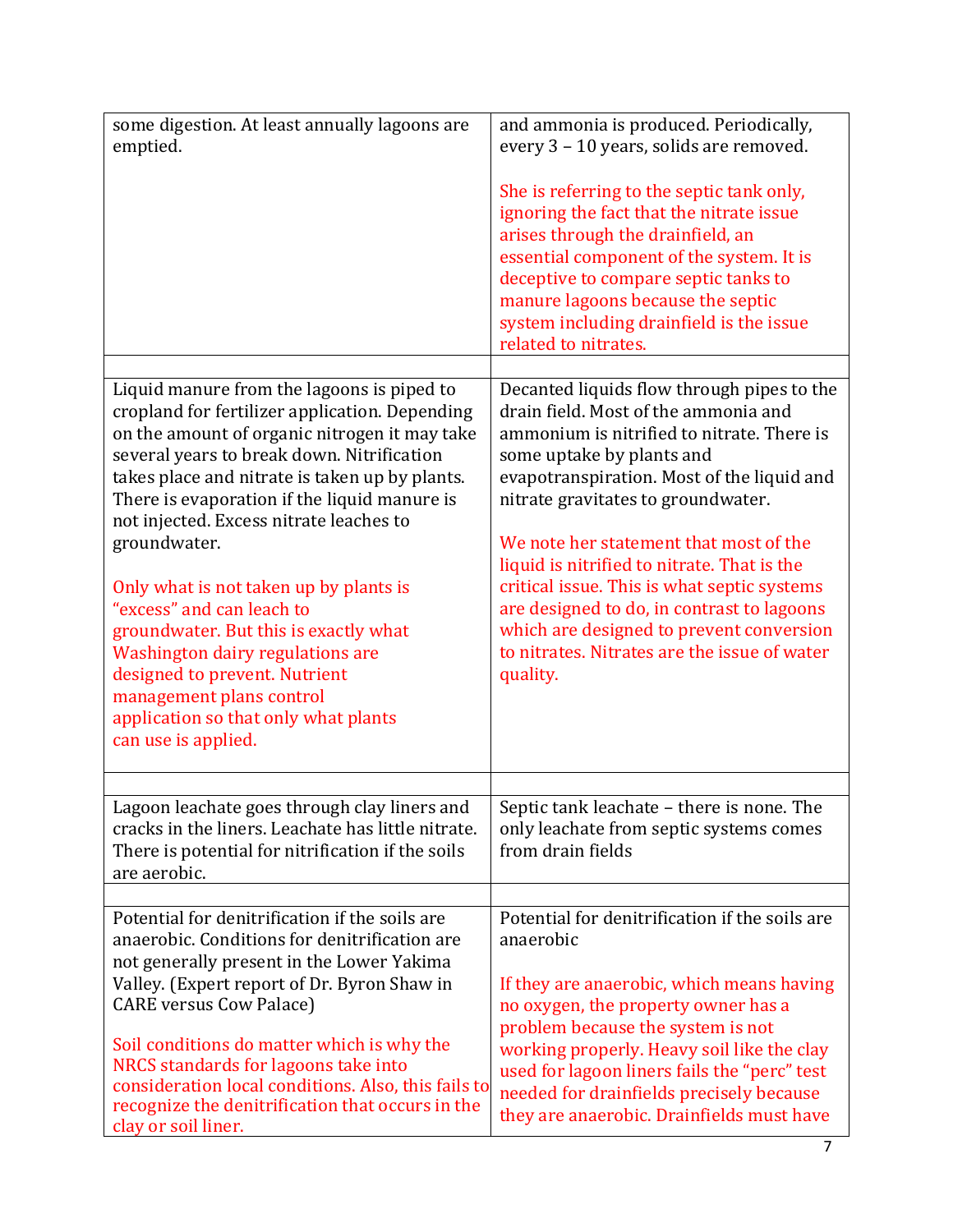|                                                                                                                                                                                                                                                                                                                                                                                                                                                                                                                                                                | air and water if they are to work<br>properly.                                                                                                                                                                                                                                                                                                                                                                                                                                                                                                                                                                                                         |
|----------------------------------------------------------------------------------------------------------------------------------------------------------------------------------------------------------------------------------------------------------------------------------------------------------------------------------------------------------------------------------------------------------------------------------------------------------------------------------------------------------------------------------------------------------------|--------------------------------------------------------------------------------------------------------------------------------------------------------------------------------------------------------------------------------------------------------------------------------------------------------------------------------------------------------------------------------------------------------------------------------------------------------------------------------------------------------------------------------------------------------------------------------------------------------------------------------------------------------|
|                                                                                                                                                                                                                                                                                                                                                                                                                                                                                                                                                                |                                                                                                                                                                                                                                                                                                                                                                                                                                                                                                                                                                                                                                                        |
| Any lagoon nitrate will follow the water and,<br>most likely, eventually reach the groundwater.<br>Water and nitrate follow preferential<br>pathways that may be lateral.<br>Yes, this is correct except it misses the point<br>we made repeatedly that very little nitrate<br>leaks from a lagoon and what may leak is<br>mostly denitrified.                                                                                                                                                                                                                 | Nitrate will follow the water and, most<br>likely, eventually reach the groundwater.<br>Water and nitrate follow preferential<br>pathways that may be lateral.<br>This is exactly what happens in a drainfield<br>which is designed to convert nitrogen to<br>nitrate, the form of nitrogen of concern to<br>water quality.                                                                                                                                                                                                                                                                                                                            |
| Lagoon ammonia or ammonium will more                                                                                                                                                                                                                                                                                                                                                                                                                                                                                                                           | There is little accumulation of nitrogen                                                                                                                                                                                                                                                                                                                                                                                                                                                                                                                                                                                                               |
| likely cling to the soil and accumulate beneath<br>the lagoons.<br>Not sure what point she is trying to make<br>here. Nitrate, not ammonia or other forms of<br>nitrogen, is the concern. Even if ammonia or<br>ammonium converts to nitrate, the nitrate is<br>still subject to denitrification.                                                                                                                                                                                                                                                              | compounds beneath the drain fields.<br>The compound she is referring to,<br>nitrate, does not accumulate because it<br>is carried by the water in the soil into<br>the groundwater.                                                                                                                                                                                                                                                                                                                                                                                                                                                                    |
| Total nitrogen in lagoon leachate = 2,248.4 lbs<br>per year*<br>Earlier she references the UCDavis study which<br>states nitrogen leachate at 1045 lbs per year.<br>Of course, this completely misses the point of<br>the impact of the nitrogen cycle. Nitrogen is not<br>the issue. Nitrate is. Septic systems by design<br>convert nitrogen to nitrate which then passes<br>to groundwater. Lagoons prevent leakage and<br>the small amount that may leak is mostly<br>prevented from converting to nitrate and the<br>nitrate there is mostly denitrified. | Total nitrogen in leachate from five drain<br>fields = 11.2 lbs per person per year = $140$<br>lbs per year<br>Since most of the nitrogen in a drainfield<br>is converted to nitrate, it should be<br>referred as nitrate. The number she uses<br>here is actually higher than what we used<br>for nitrate-nitrogen from septics. We used<br>85 pounds from five septic systems, she<br>uses 140 pounds using the higher range<br>from the EPA manual. Comparing the 140<br>pounds of nitrate-nitrogen from septics to<br>the 8.3 pounds of nitrate-nitrogen from a<br>one acre manure lagoon shows what we<br>provided earlier was very conservative. |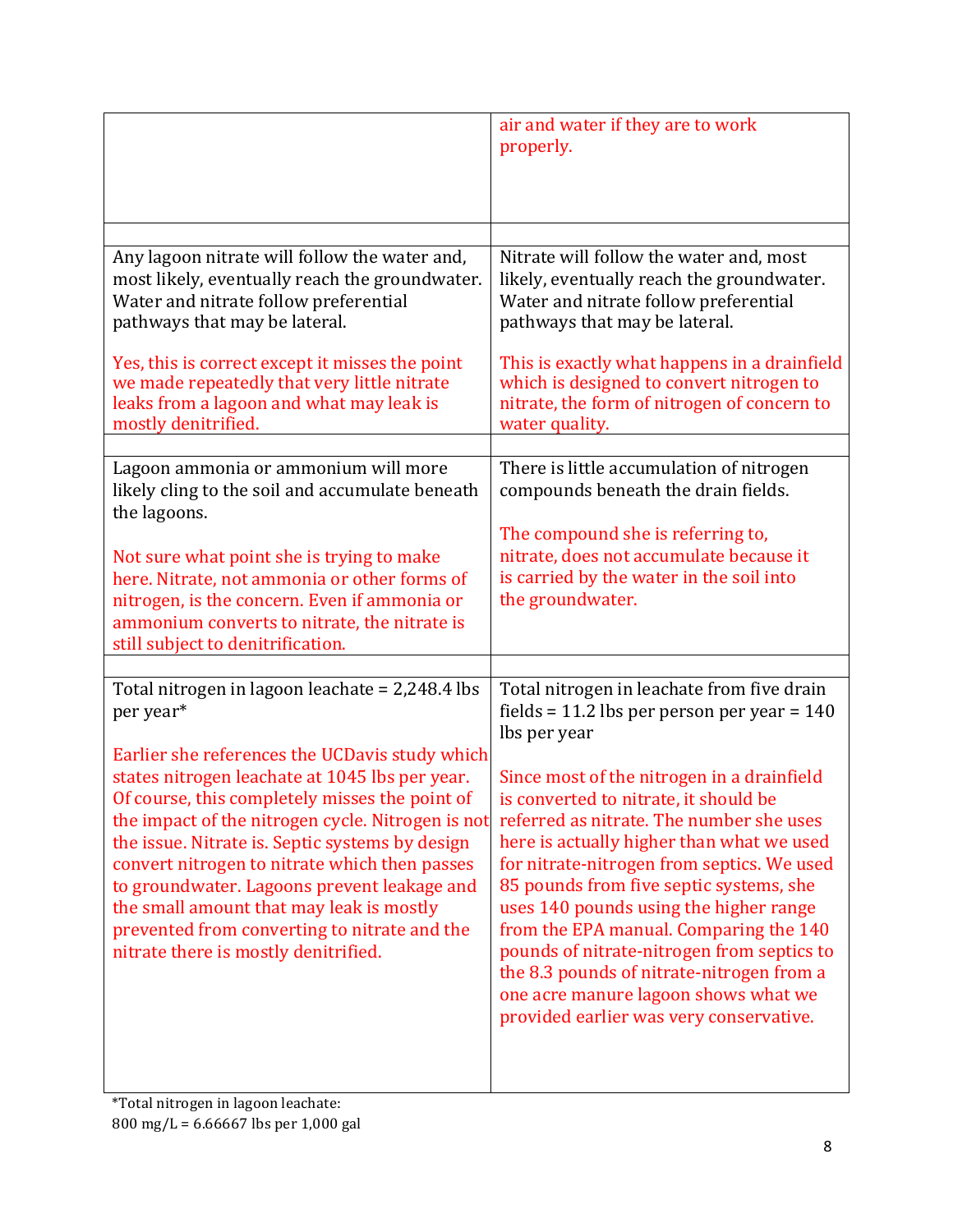924 gal per day contains  $6.666667 \times .924 = 6.16$  lbs per day  $6.16 \times 365 = 2248.4$  lbs per year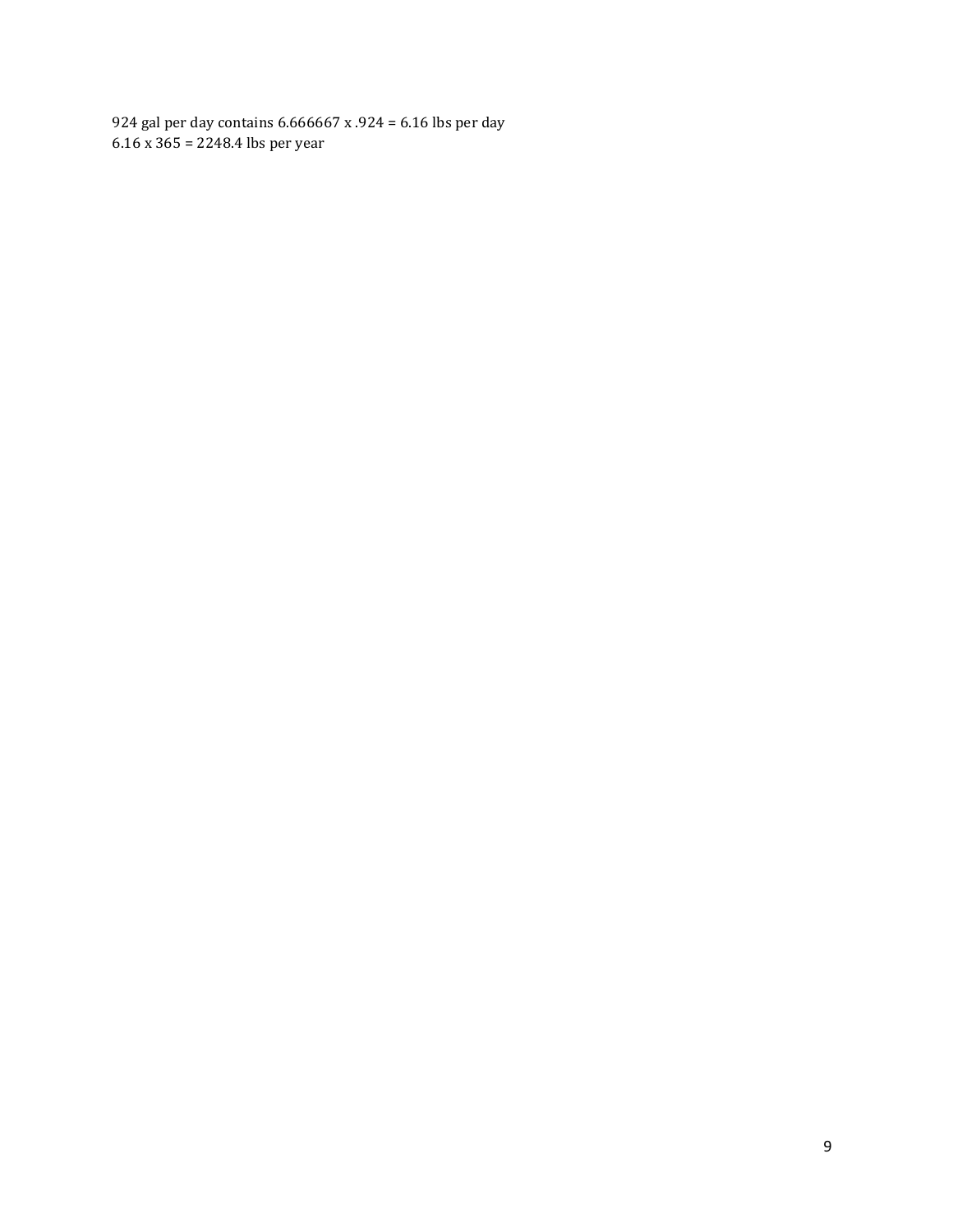4. The vimeo conclusion that manure lagoons leak 8.3 lbs of N per acre per year contradicts the results of comprehensive studies by professional scientists who have devoted their lives to this type of research. For example:

• The University of California at Davis estimated manure lagoon leakage between 141 and 1,407 lbs N per lagoon acre per year http://groundwaternitrate.ucdavis.edu/

Speaking of contradictions, Mendoza says in the last box of the chart above that lagoon leakage of nitrogen is twice what this UC Davis study says. But the real issue here is not nitrogen, but nitrate, and that is has already been discussed. Nitrogen is not nitrate. Septic systems produce nitrate from nitrogen in the material, lagoons mostly do not.

While Mendoza uses the UCDavis study to try to discredit our number of total nitratenitrogen from lagoons, she ignores the conclusions of this study that support our information on denitrification:

*"We note that low nitrate (and ammonium) concentrations found in monitoring wells constructed in the Tulare Lake Basin adjacent to relatively old manure storage lagoons (Harter et al., 2013)* suggests that, under conditions of deep water table (>20m below *ground surface), either significant denitrification occurs or lateral movement across perching layers distributes the nitrogen across a larger recharge area."* 

- The WA State Dept of Ecology studies in Whatcom County estimated lagoon leakageat *2,730 lbs per lagoon acre per year https://fortress.wa.gov/ecy/publications/documents/1203026.pdf*
- The WSDA in the GWMA Report estimated manure lagoon leakage at 1,354 to 13,542 *lbs per lagoon acre per year http://www.yakimacounty.us/DocumentCenter/View/18948/GWMA-Volume-I-Clean*

For Mendoza, leakage equals contamination. That is true of septics because of conversion of nitrogen to nitrate, not of lagoons as has been carefully and repeatedly explained.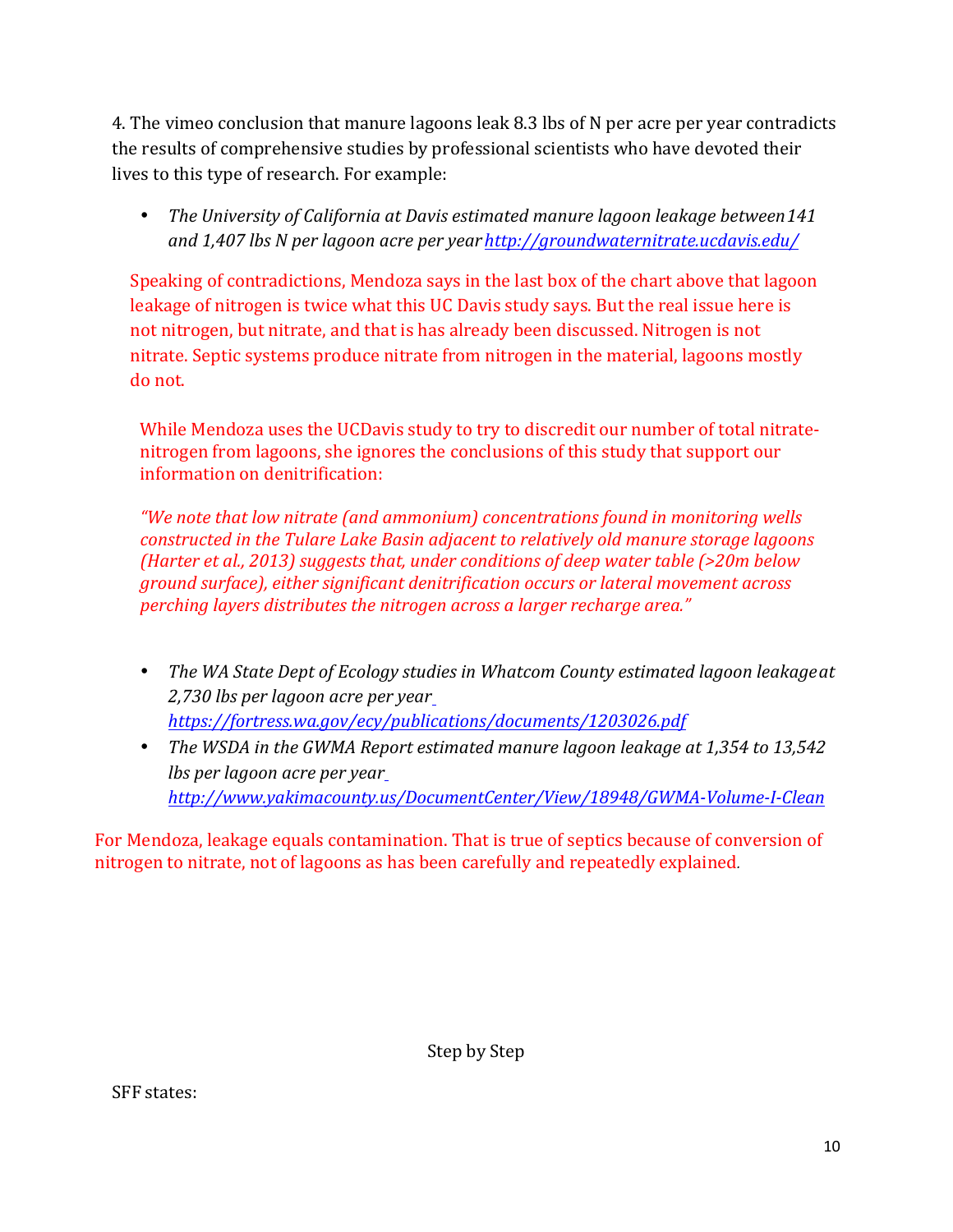The comparison in the video she was complaining about actually came from government *technical experts, and was confirmed by a leading agricultural scientist at Washington State University.*

Please name the government technical experts and the leading agricultural scientist at Washington State University

## SFF states:

*Washington State has some of the most stringent nutrient management laws in the nation,* enforced through inspections, penalties and fines by the Washington State Department of *Agriculture.*

I disagree:

• For six years, from 2011 to 2017, Washington State relied on an expired NPDES permit for CAFOs because the Dept. of Ecology failed to write a new one asrequired by law.

Mendoza conveniently ignores the 1998 Nutrient Management Act which specifies very clearly how manure is to be managed. Following the decision in 2002 of the Department of Ecology to suspend its dairy inspection program, the dairy community went to the legislature to seek funding to continue the inspections and enforcement of this important law. That was secured through the Washington State Department of Agriculture. When the Department of Ecology issued the new Concentrated Animal Feeding Operation permit including the NPDES permit, a Memorandum of Understanding between Ecology and Agriculture departments provided close coordination, inspections and enforcement. It is deceptive of Mendoza to suggest that Washington did not have stringent regulations during the time period she indicates.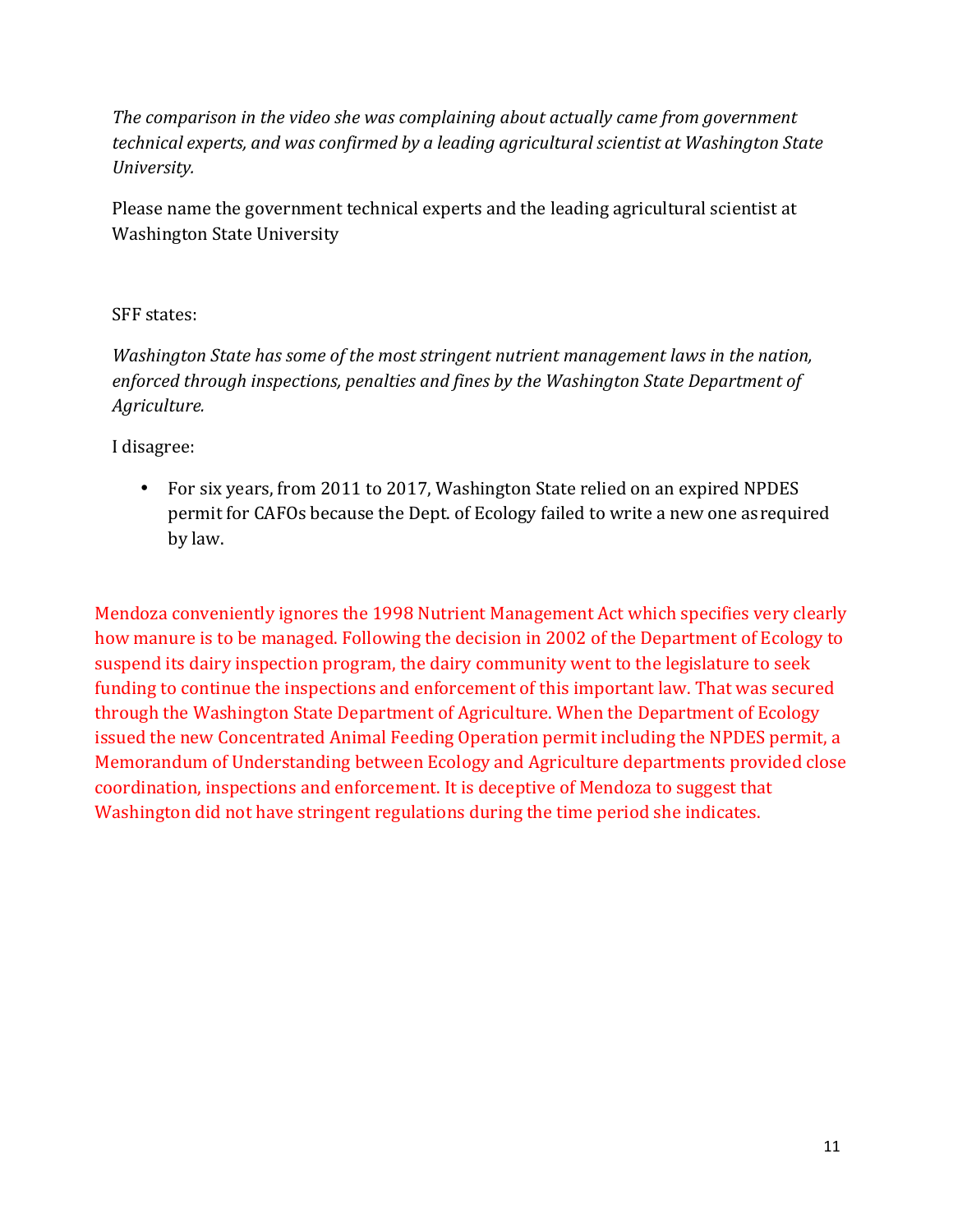- Under the recently released NPDES CAFO General Permit:
	- $\circ$  If fall soil sampling in Eastern Washington finds between 111 and 165 lbs of nitrate per acre, the landowner must adjust land application timing to correspond to peak crop uptake, stop land application after peak crop uptake and test soil to the three foot level at the end of the next crop year.
	- $\circ$  If fall soil sampling continues in the 111 to 165 lbs/acre range for three years then the landowner has two more years to reduce nutrient application to the field and hire a professional/consultant to develop yearly nutrient budgets and application rates.
	- $\circ$  It appears that this can go on for a long time without meaningful corrections.
	- $\circ$  See Ecology NPDES General Permit for CAFOs at https://ecology.wa.gov/Regulations-Permits/Permitscertifications/Concentrated-animal-feeding-operation

According to Ecology's Permitting and Reporting Information System (PARIS) only 15 Washington State CAFO's currently have NPDES permits. See Ecology at https://apps.ecology.wa.gov/paris/PermitLookup.aspx

Mendoza fails to mention that the CAFO permit largely duplicates the existing laws and regulations (see immediately below) and that CAFO permits are required only in situations of demonstrated pollution which most farms do not have.

- •
- WSDA has administered a Dairy Nutrient Management Program since the late 1990's. Under that program dairies must have a nutrient management plan (NMP) but they are not required to follow the plan.

Those farmers subject to enforcement action by the Department would take strong exception to the claim that there are laws without the requirement to follow them.

See WSDA Nutrient Management Report to the Legislature 2017 at https://agr.wa.gov/FP/Pubs/docs/634- DNMP2017LegReport.pdf

• The dairies in the Lower Yakima Valley Dairy Cluster were receiving high grades from the WSDA inspectors while simultaneously over applying manure at egregious rates to their cropland. See Documents in CARE and Center for Food Safety versus Cow Palace at http://charlietebbutt.com/cases.html This is not stringent

Mr. Tebbutt is hardly a credible source for information about dairies and pollution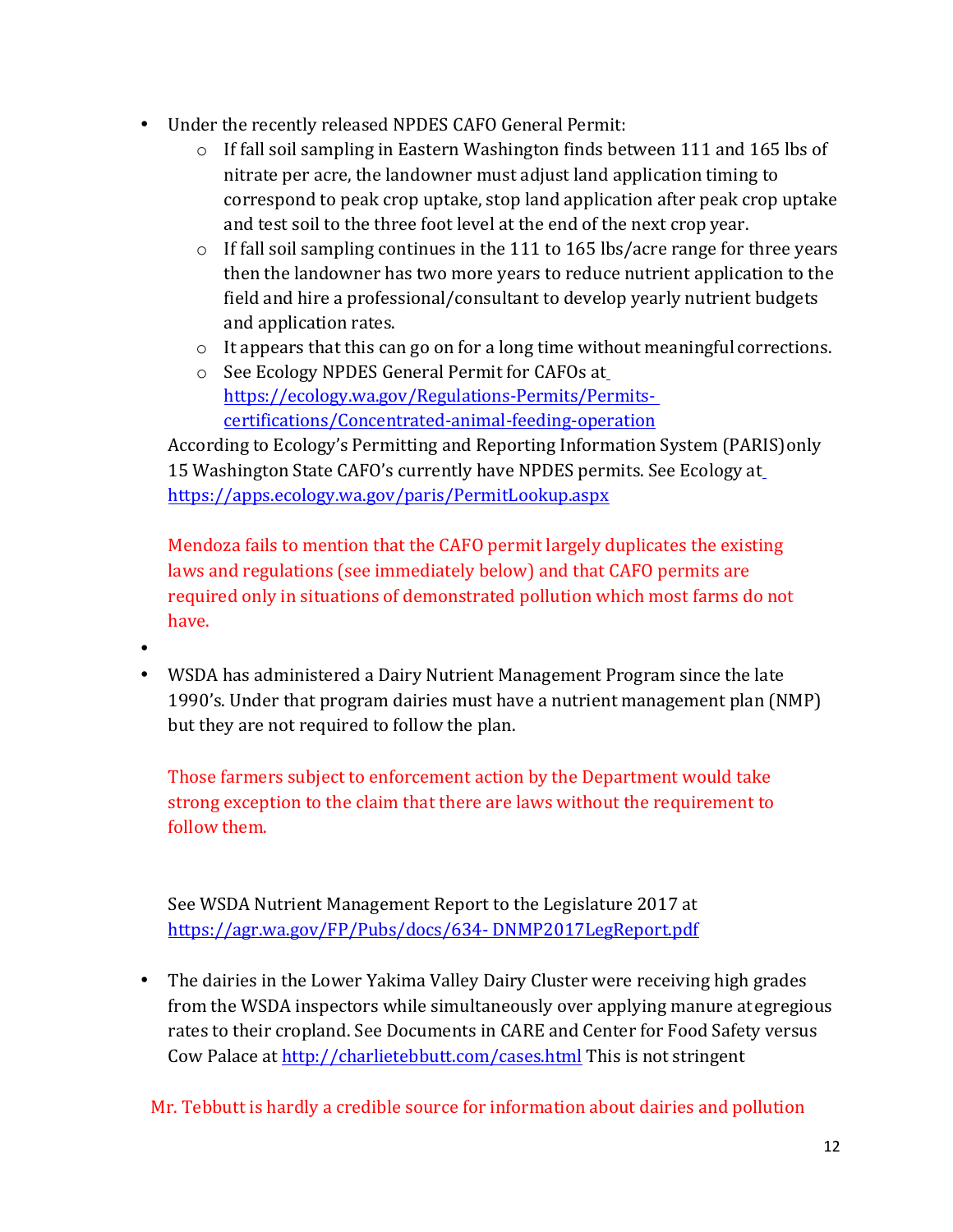evidenced by the Pollution Control Hearing Board rejecting each and everyone of his contentions about dairy pollution in 2018. However, it is clear that Ms. Mendoza gets most of her information about dairy pollution from this source which is severely lacking in credibility. This helps explain her errors that have been identified here and in our previous document.

The source for factual information about compliance is not Mr. Tebbutt's website, but rather the Washington State Department of Agriculture. For more information: https://agr.wa.gov/FoodAnimal/Livestock-Nutrient/Inspections.aspx

SFF states on page 2/23:

*Septic systems are designed to distribute all their contents, including the total nitrogen (nitrogen in various forms) in the human excrement, to the soil and from there into groundwater.*

I disagree. See the diagram below from page 1-7 of the 2002 USEPA Onsite Wastewater Treatment Systems Manual, available at https://www.epa.gov/sites/production/files/2015- 06/documents/2004\_07\_07\_septics\_septic\_2002\_osdm\_all.pdf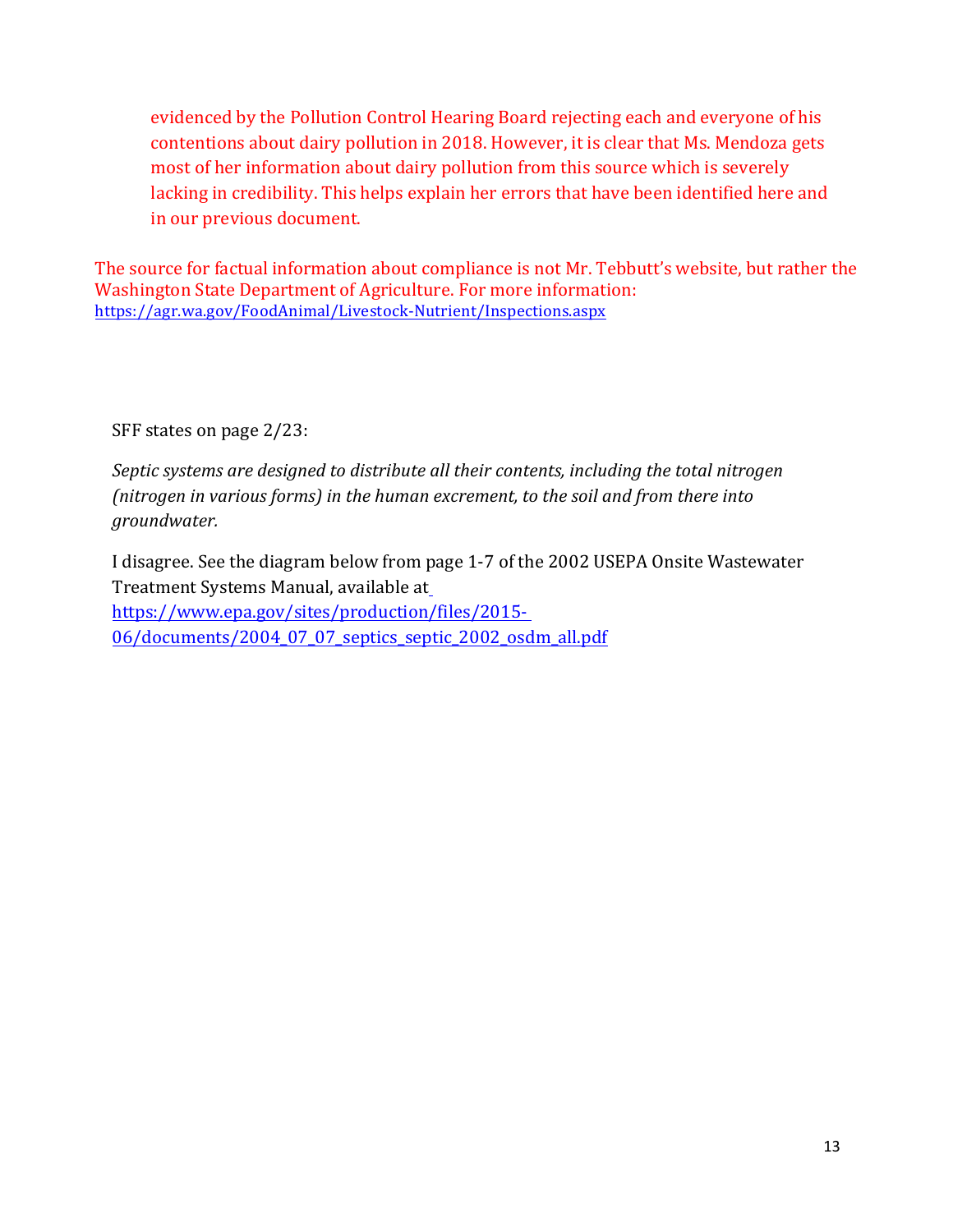Figure 1-4. Fate of water discharged to onsite wastewater treatment systems.



- Nitrogen is lost from Onsite Septic Systems through evapotranspiration and runoff
- Experts recommend a grass cover that takes up nitrate in the same way that crops feed on fertilizer.
- The LYV GWMA estimated that between 10% and 20% of nitrogen in septic systems is lost to denitrification and that septic tanks in Yakima County are pumped every 3 to 10 years. (See LYV GWMA Nitrogen Availability Assessment, page 54, at www.yakimacounty.us/DocumentCenter/View/17514/June-2018-Final-Nitrogen-Availability-Assessment-)

In the previous information we provided we showed that some of the nitrogen in septics may be denitrified depending on the soil conditions. That requires a lack of oxygen as oxygen is needed to convert nitrogen to nitrate. However, if the drainfield lacks oxygen it won't "perc" therefore creating a failed septic system. This is why it is correct to say that septic systems by design contribute nitrate to groundwater. If all the nitrate was taken up by grass that would mimic the legal requirements of application of manure. The fact is, there is far too little grass connected to a drainfield to take up all the nitrate so the majority leaks into groundwater. The fact that grass near the drainfield thrives shows that it is nitrate that is leaching since nitrate is the form of nitrogen plants need to grow. Mendoza again takes selected information from the EPA manual failing to also include the information in that manual (which we provided) that shows the potential contamination from septic systems particularly if a number are located close to each other (density) as they are in the Outlook cluster.

SFF states on page 4/23:

3. Table 3-29 in this manual *(USEPA Onsite Wastewater Treatment Systems Manual)* provides an assessment of nitrogen *loading values* from *OSS* compared to other sources of nitrogen in one area. It shows that each person contributes 6.72 pounds of nitrogen per year. With an average of two and a half persons per residential OSS, that means that five residential septic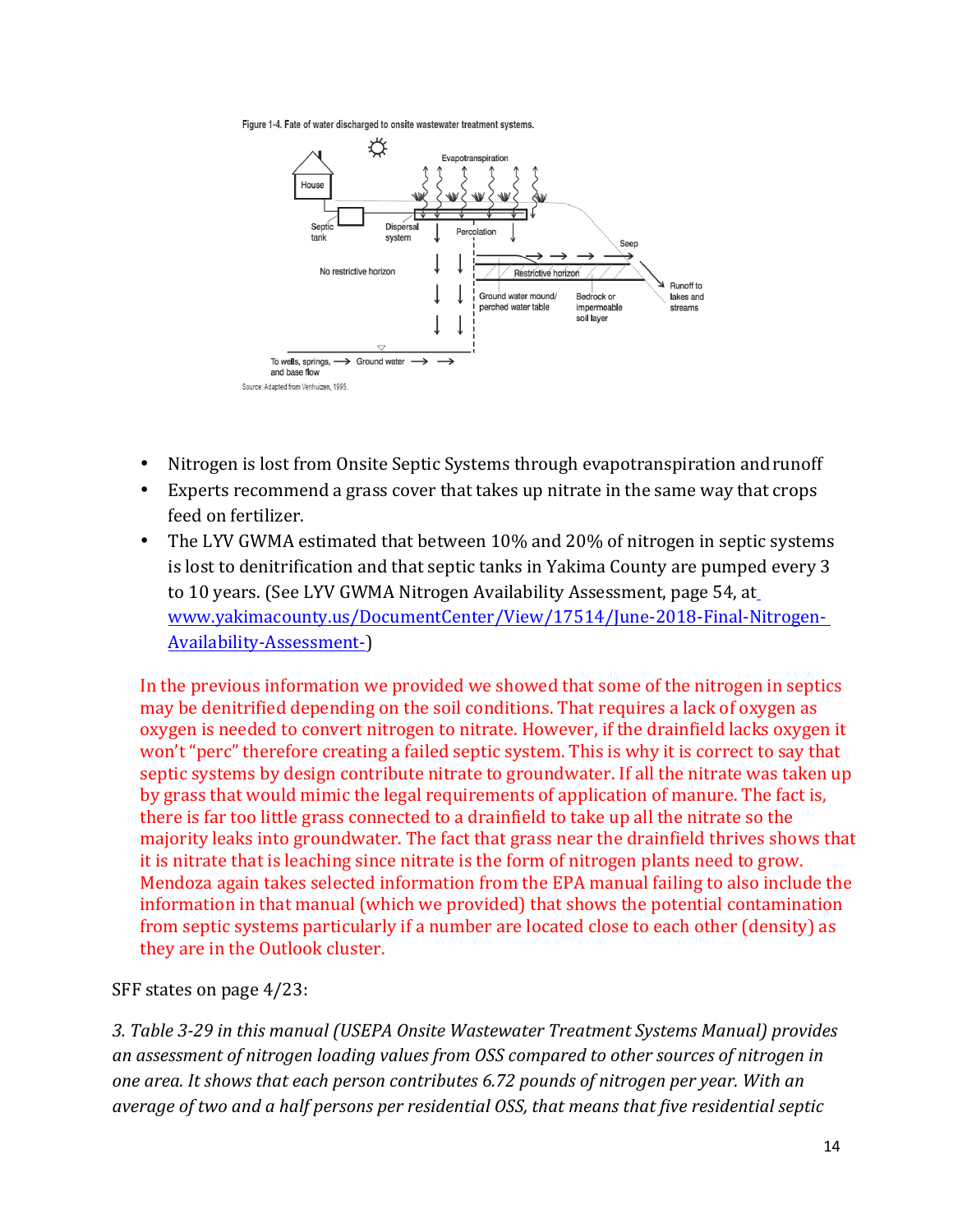systems contributes 84 pounds of nitrogen per yea

*Other information in the EPA manual suggests that the 6.72 pounds of nitrogen per person per year may be quite low. This table below shows that concentrations of Nitrogen (N) in septic tank effluent (STE) ranges from 40 to 100 mg/L which means that the range of* nitrogen from OSS would be from 6.72 pounds per person per year to 16.8 pounds per person per year. This would mean that five systems with 12.5 people could contribute up to 210 *pounds per year according to EPA data.*

In order to "prove" that people could contribute up to 210 pounds per year, SFF resorted to some fancy math.

Sorry, but if Mendoza wants to accuse us of "fancy math" she will have to take that up with the EPA. We used the lower EPA figure which comes to 85 pounds per person per year. In her chart above we noted that she used a higher EPA number of 140 pounds per year. But we note that EPA's numbers on leachate from lagoons per person ranges from 40 to 100 mg/L resulting in the wide range of possible nitrate contribution.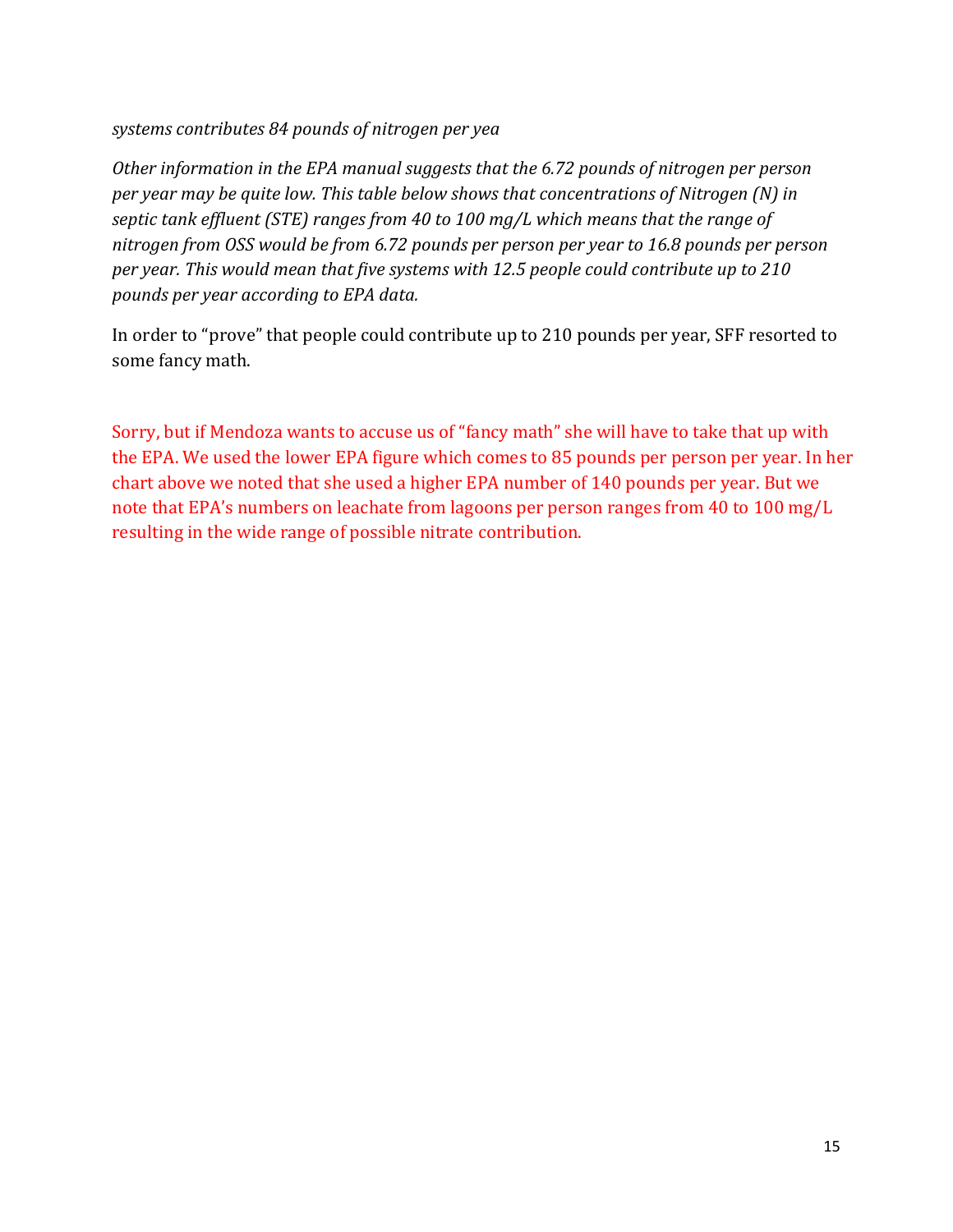SFF took the concentration of nitrogen from low output septic systems in which more of the effluent comes from toilets and applied that N concentration  $(100 \text{ mg/L})$  to high output septic systems that have lots of gray water from showers, dishwashers, clothes washers and other appliances  $(40 \text{ mg/L})$ . Gray water has much lower levels of nitrogen. See the charts from *USEPA Onsite Wastewater Treatment Systems Manual, page 3-5* below.

| <b>Fixture/use</b>    | Gal/use:<br>Average<br>range | Uses/person/day:<br>Average<br>range | Gal/person/ day:<br>Average<br>range <sup>c</sup> | % Total:<br>Average<br>range |
|-----------------------|------------------------------|--------------------------------------|---------------------------------------------------|------------------------------|
| Toilet                | 3.5<br>$2.9 - 3.9$           | 5.05<br>$4.5 - 5.6$                  | 18.5<br>$15.7 - 22.9$                             | 26.7<br>$22.6 - 30.6$        |
| Shower                | $17.2^d$<br>14,9-18.6        | $0.75$ <sup>d</sup><br>$0.6 - 0.9$   | 11.6<br>$8.3 - 15.1$                              | 16.8<br>11.8-20.2            |
| Bath                  | See shower                   | See shower                           | 1.2<br>$0.5 - 1.9$                                | 1.7<br>$0.9 - 2.7$           |
| Clothes washer        | 40.5                         | 0.37<br>$0.30 - 0.42$                | 15.0<br>$12.0 - 17.1$                             | 21.7<br>17.8-28.0            |
| Dishwasher            | 10.0<br>$9.3 - 10.6$         | 0.10<br>$0.06 - 0.13$                | 1.0<br>$0.6 - 1.4$                                | 1.4<br>$0.9 - 2.2$           |
| Faucets               | $1.4^\circ$                  | 8.1 <sup>1</sup><br>$6.7 - 9.4$      | 10.9<br>$8.7 - 12.3$                              | 15.7<br>12.4-18.5            |
| Leaks                 | NA                           | NA                                   | 9.5<br>$3.4 - 17.6$                               | 13.7<br>$5.3 - 21.6$         |
| <b>Other Domestic</b> | <b>NA</b>                    | <b>NA</b>                            | 1.6<br>$0.0 - 6.0$                                | 2.3<br>$0.0 - 8.5$           |
| Total                 | ΝA                           | NA                                   | 69.3<br>$57.1 - 83.5$                             | 100                          |

Table 3-3. Residential water use by fixture or appliance<sup>a,b</sup>

This is a sleight of hand and data manipulation that has no place in honest scientific work.

Mendoza argues here that we are attempting to deceive by not considering the differences in septic systems, specifically how much gray water there is. We refer her and the reader to pages 5 and 6 of our response document. We included the charts from the EPA manual that referred to the amount of nitrogen from septic systems. The chart on page 5 (page 114 of the EPA manual) says that the nitrogen in STE (septic tank effluent) ranges from 40 to 100 milligrams per liter. The translation of this mg/L to pounds is provided in the next EPA chart shown on page 6. There is says that the loading rate of 40 mg/L is  $6.72$  pounds per person per year of nitrogen. So according to EPA, the amount of nitrogen coming through the septic system per person per year varies from 6.72 pounds to over 15 pounds.

What Mendoza calls "sleight of hand" and "data manipulation" is our accurate but conservative estimate of nitrogen from septic systems drawn directly from the EPa manual.

SFF states on page 8/23: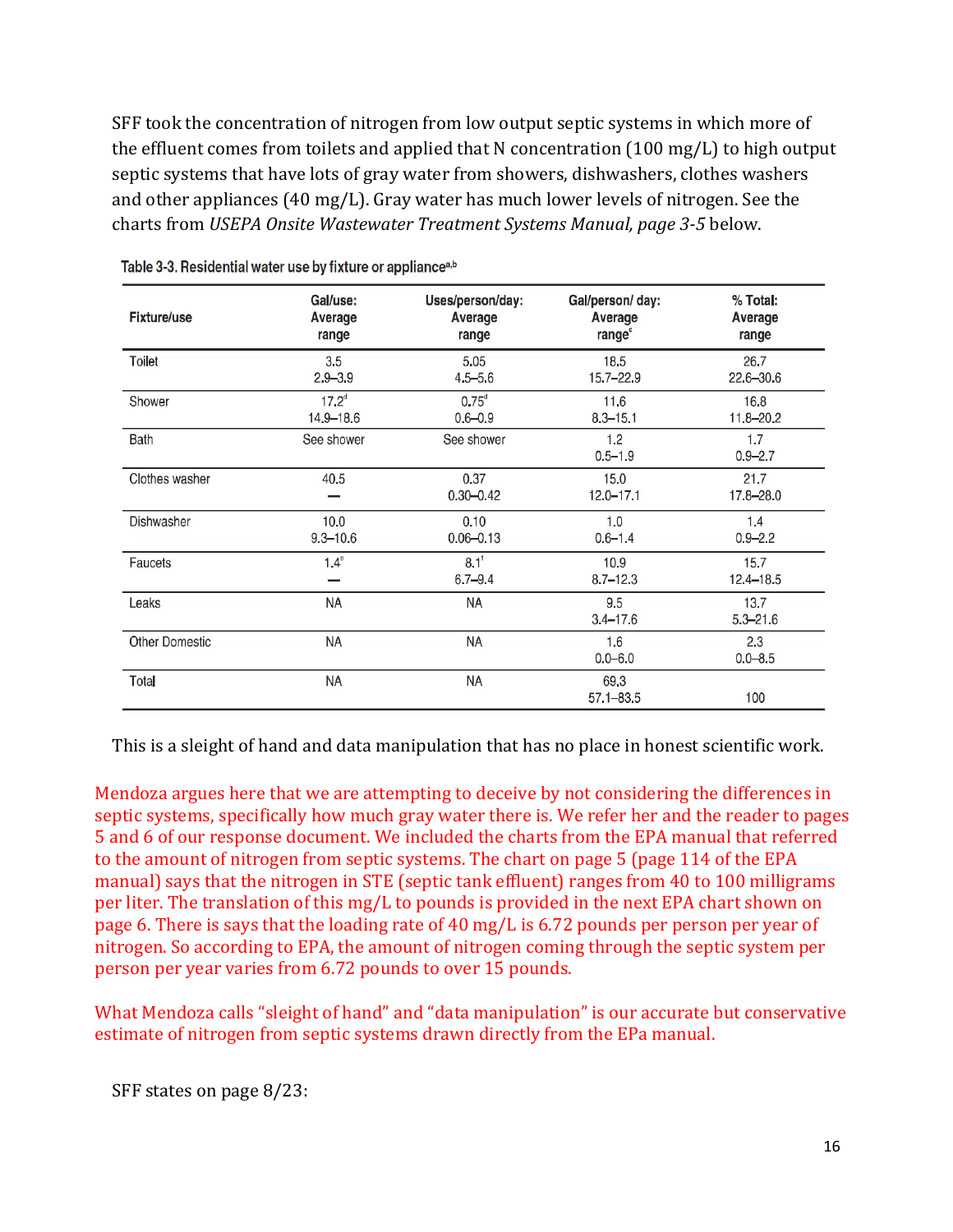*Nitrogen is not retained in the tank and directly passes into the soil.* 

I disagree. Table 2.2 in *Characteristics of Septage Conventional Parameters (EPA, 1994 https://cfpub.epa.gov/si/si\_public\_record\_report.cfm?Lab=NRMRL&dirEntryId=124828)*  reports that the average Kjeldahl nitrogen in septage (the solid contents of septic tanks) is 588 mg/L with a range from 66 mg/L to 1060 mg/L. When septic tanks are pumped this nitrogen is removed.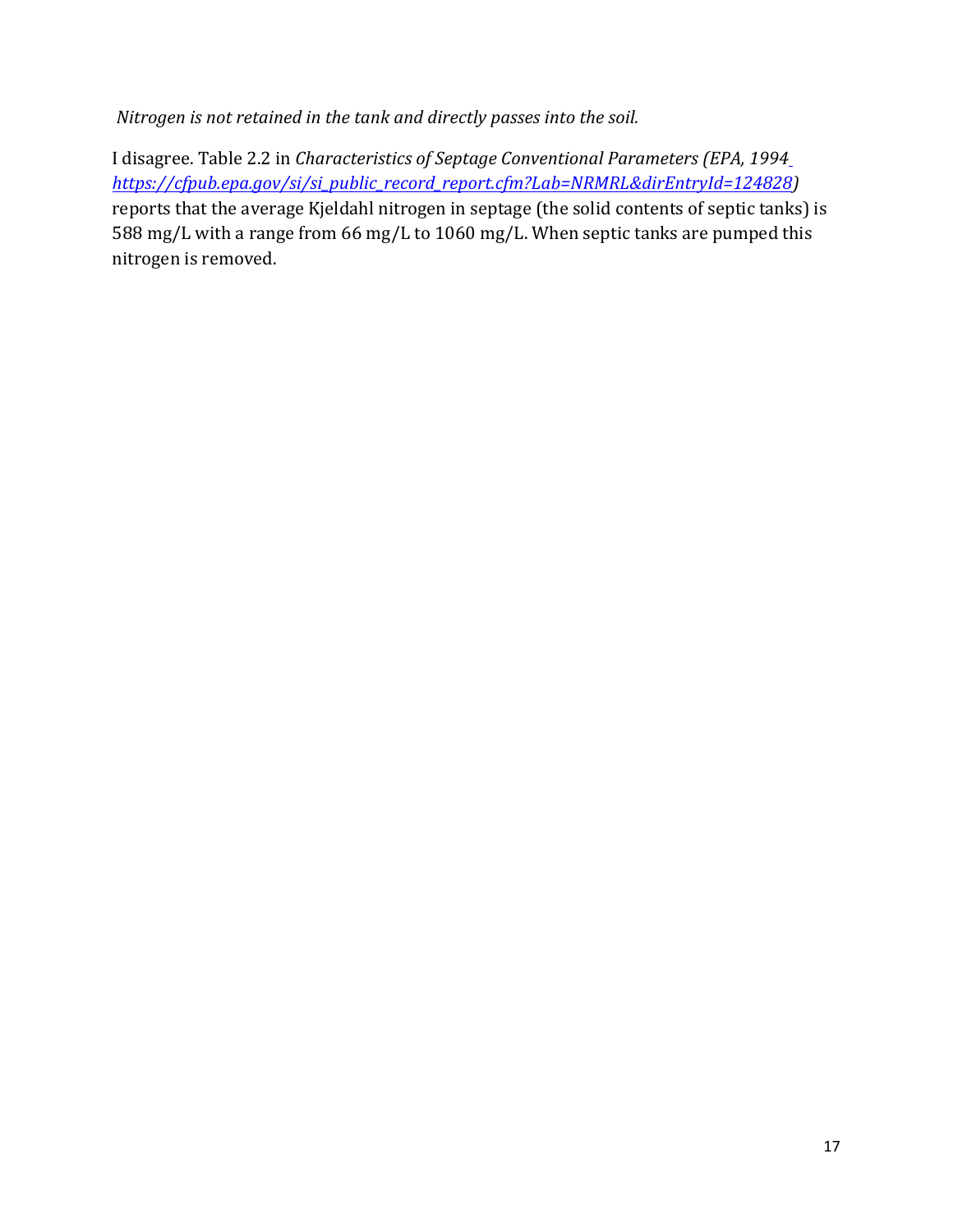On page 8/23 SFF quotes the EPA:

*Therefore, it is has been assumed that all the nitrogen applied to infiltration fields ultimately leaches to ground water.* 

SFF misleads the public by taking this quote out of context and conveniently leaving out the next sentence:

*However, several studies indicate that denitrification can be significant. Jenssen and Siegrist* (1990) found in their review of several laboratory and field studies that approximately 20 *percent of nitrogen is lost from wastewater percolating through soil.* 

Apparently Mendoza missed seeing our direct quotation of this reference on page 9 of our paper. It is not SFF that is misleading.

On page 10/23, SFF talks about the amount of water that leaches through a one acre manure lagoon. – Current lagoon design requirements accept 924 gallons of infiltration per day per acre of lagoon. Anything more is not allowed, but no one is monitoring. Only one lagoon in forty meets these criteria. (Expert testimony, David Erickson from Water  $\&$ Environmental Technologies, PC in Butte, Montana)

No one is monitoring? Is Darcy's Law supposed to be monitored? It is a law of physics that, like gravity, is not subject to change. So, if a lagoon is built to NRCS standards it has been determined to protect water. Also, this is part of Washington state laws, regulations and permits. We have also shown in our document on this topic, that even if lagoons pre-date the current NRCS standards it does not mean they do not protect water.

We remind Ms. Mendoza that despite the very best effort of her attorney, Charlie Tebbutt, to build a case for lagoon pollution in front of three Inslee-appointed attorneys in the Pollution Control Hearings Board, they soundly rejected all his arguments. Referring to David Erickson's testimony as proof is hardly serious as the Pollution Control Hearings Board also determined. Mr. Erickson, despite being Mr. Tebbutt's star witness, has little to no expertise in manure lagoons as his specialty is toxic waste storage. No evidence is presented to support the "one in forty" statement.

SFF states that leakage of 924 gallons per day per acre equates to *less than the width of a single sheet of printer paper*

In fact this equates to 1.035 acre feet of water per year.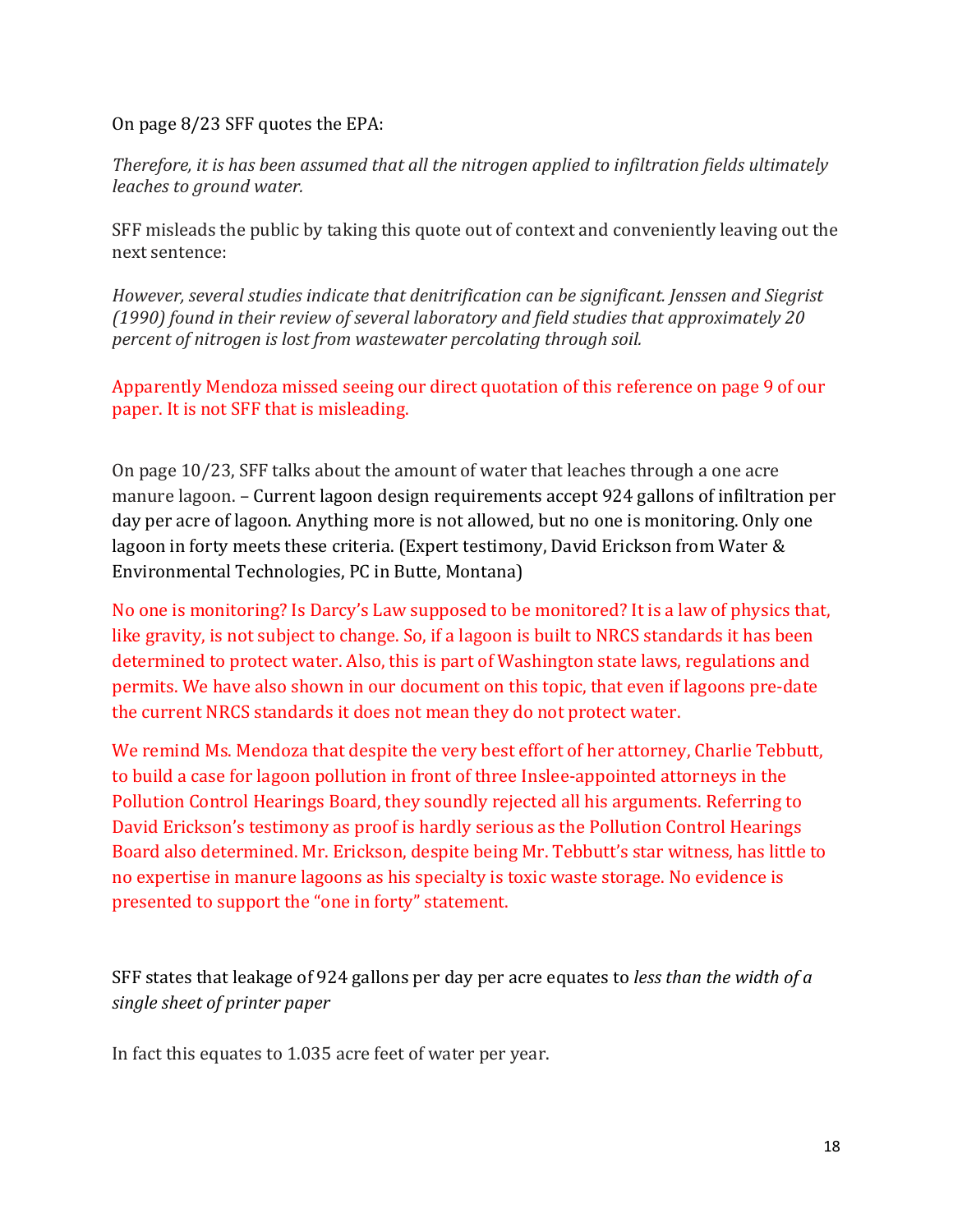SFF states on page 14/23:

*To* clear up a misunderstanding of Ms. Mendoza about Darcy's Law it is important to *understand that Darcy's Law applies to saturated conditions.* 

*Consult* the professional hydrogeologists. Darcy's Law has been adapted to unsaturated conditions. See Nimo et al, (1987) at https://wwwrcamnl.wr.usgs.gov/uzf/abs\_pubs/papers/WRR.23.1.pdf

On page 15/23 SFF presents a picture of one boring beneath an abandoned lagoon and implies that this proves no nitrate leaching beneath all manure lagoons.

In fact, 2018 EPA research in Yakima County found: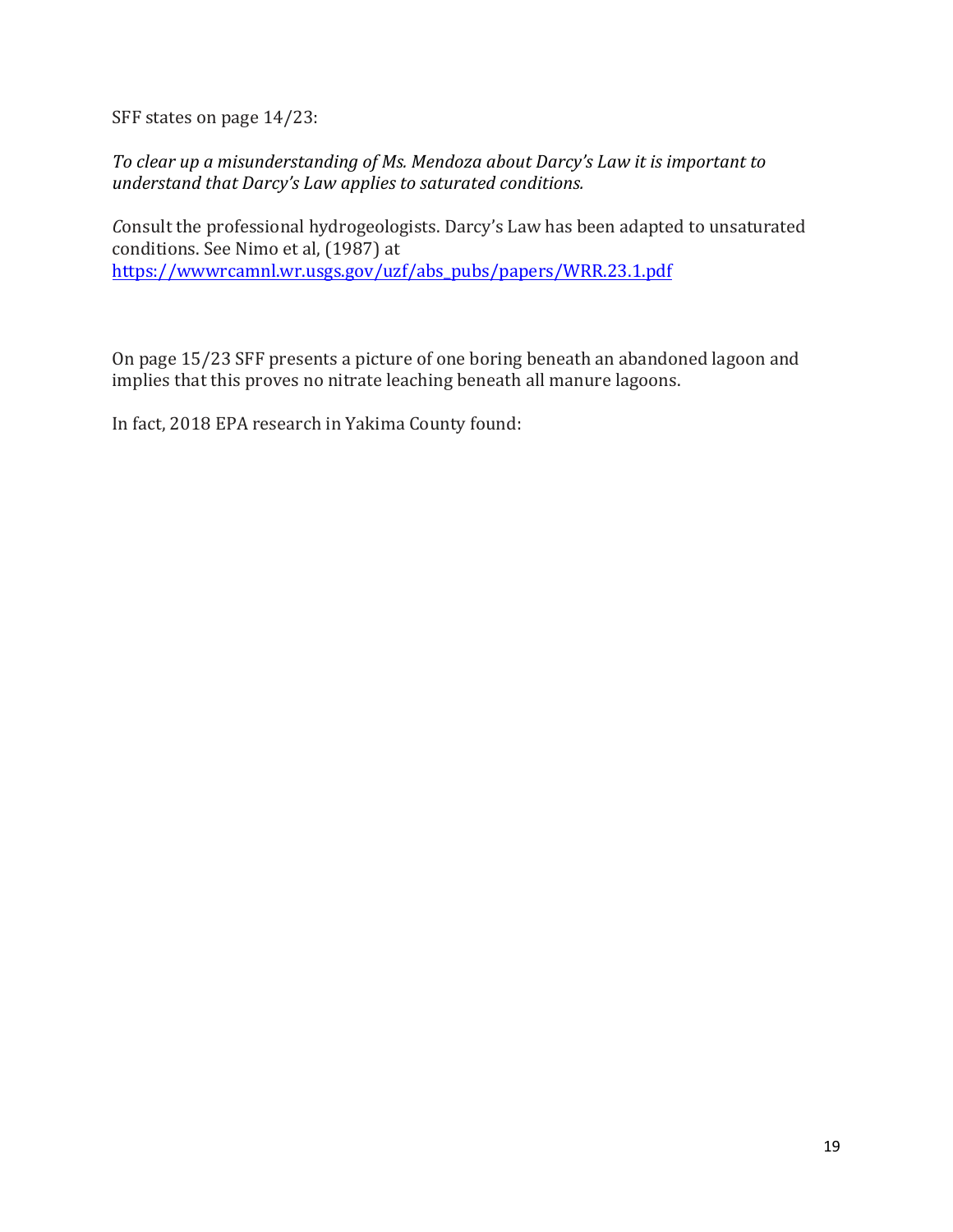- In one abandoned lagoon nitrogen levels at one foot were < 45 ppm on three sides and the lagoon bottom. However, the readings were 59.5 ppm on the north side of the lagoon. The protocol then required deeper testing in that area. Tests found 287.8 ppm at 1 to 2 feet, and 315.1 ppm at 2 to 3 feet. Water and nitrate follow preferential pathways
- In another lagoon the nitrogen levels at 1 foot were 180.3 ppm on the bottom, 261.7 ppm on the south side, 366.1 ppm on the east side, 468.2 ppm on the west side, and 165.2 ppm on the north side.
- (See ftp://ftp.epa.gov/reg10ftp/sites/yakima/Consent\_Order\_Deliverables/ )

Dairy farmers and agricultural science experts have no confidence in EPA's data on nitrates, nitrogen and dairy farms for reasons we have explained on easternwashingtonfamilyfarmers.org in detail. We strongly encourage those interested in this important topic to read the reports from more than fifteen science experts who found the EPA data and conclusions seriously flawed. As we pointed out in our paper, actual leakage from lagoons can vary significantly if they are not constructed to NRCS standards. However, we also pointed out that older lagoons built prior to current standards are not necessarily failing if they were built properly. See our paper for more details on the testing of lagoon leakage conducted for the WSDA.

In addition to serious concerns about the EPA data, we note that this is once again referring to nitrogen, not nitrate. It may be that the data refers to nitrate, and that Mendoza has interpreted the findings incorrectly. If so, it shows again her confusion with nitrate and nitrogen. We also note that the testing was to 2-3 feet. The data we showed of soil testing beneath an abandoned lagoon in Sunnyside demonstrated that nitratenitrogen went to background levels starting at about two feet. This validates the denitrification in the soil beneath the lagoon. Since water, particularly in Eastern Washington, is typically far below the lagoon bottom using tests of 1-3 feet and suggesting this shows nitrate traveling to groundwater is deceptive.

There is much good information that supports our position in a science study published in 2002 by J. M Ham of Kansas State University. A summary stated: "In most cases, concentrations of nutrients in the soil returned to background levels about 3 m under the lagoons." It also showed a difference between an operating lagoon and a decommissioned one. When a lagoon is emptied, the residual nitrogen is exposed to air, water (rain) and microbes which supports conversion to nitrate. While this likely increases the nitratenitrogen found in shallow soil tests as suggested above, the denitrification process in the soil beneath the abandoned lagoon prevents the nitrate from traveling to deeper soil and groundwater.

On page 16/23 SFF copied and pasted a paragraph from research on nitrification/denitrification performed on a 60 cow dairy in Israel and published in 2012.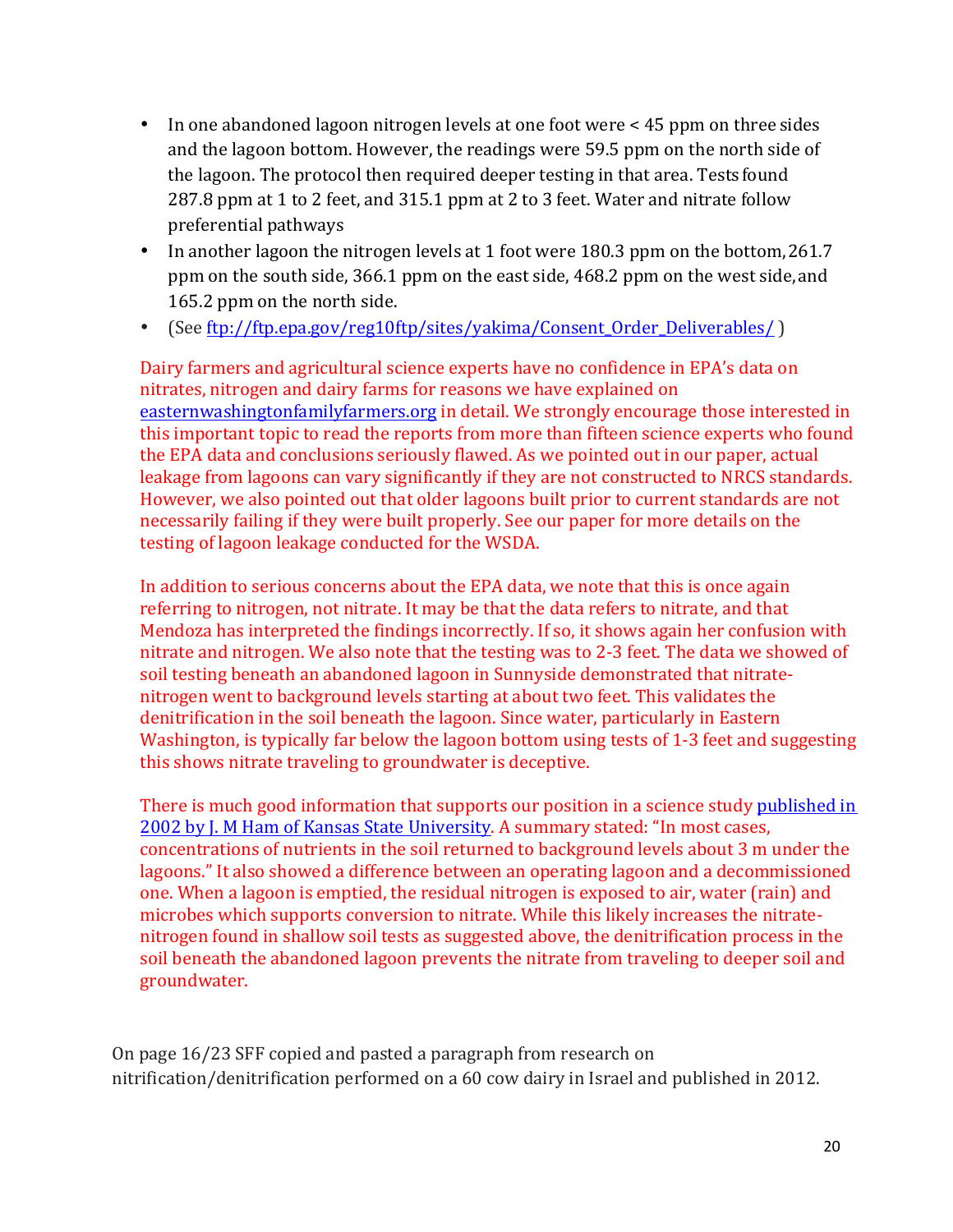SFF uses this paper to support arguments that nitrification/denitrification removes nitrate beneath dairy lagoons. Careful reading of this research (Baram et al at http://wastatedairy.com/wp-content/uploads/2016/07/Shahar-Baram-Israellagoons.pdf) reveals that nitrate levels in the groundwater beneath the studied lagoon averaged  $3.5$  times higher than the regional groundwater nitrate concentrations – about  $20$ mg/L.

Even more careful reading of the research will reveal that the lagoon tested was exceptionally shallow and that wind caused manure to slosh over the sides contributing to much higher levels of nitrification and exposure to soil than normal lagoons.

On page 20/23 SFF quotes a study by Marilynn Yates and applies the conclusions to the area around Outlook, WA where many wells are unsafe for drinking due to nitrates. SFF says:

The Yates study on density concludes that septic systems are the major contributor to groundwater, that half of waterborne diseases are due to septics, and that density is the most *important factor influencing contamination of groundwater.* 

This study was performed in 1985, before the concentration of cows in Outlook had reached levels that threaten public health. This study cannot be used to convict septic systems of contaminating an aquifer where thousands of animals poop and pee on the bare ground and the nitrogen compounds from animal waste gravitate downward to groundwater. The concentration of septic systems in Outlook is lower than it is in many other areas where nitrate pollution is not a problem.

Why does Mendoza think that a 1985 study showing the impact of density of septics directly affects the contamination levels? Do cows coming into the area somehow make a study conducted in an another area invalid?

Mendoza does not mention that the EPA also states that septic systems exceeding a density of 40 per square mile (one per 16 acres) to be areas of potential contamination. Comparing humans to cows and equating their potential to pollute misses the key point of the vast differences between lagoons and septic systems. If Mendoza is as concerned about nitrates and water quality as she claims, based on the evidence of contamination from concentrated septic installations as in the Outlook cluster, we wonder why she does not call for water quality testing down gradient of this cluster? What evidence does she provide that Outlook's concentration of septic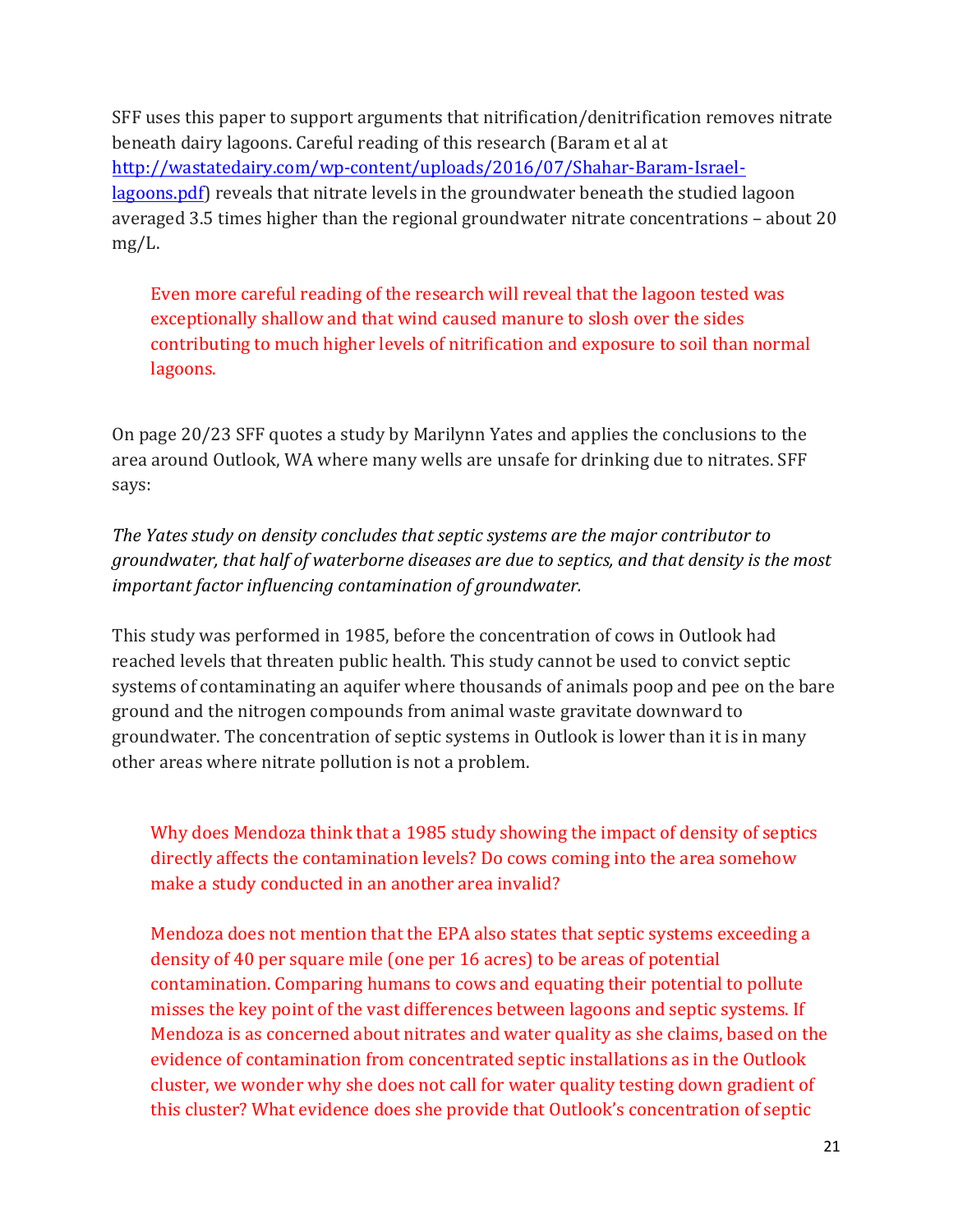systems is lower than other areas without nitrate contamination? We'd be quite interested in that.